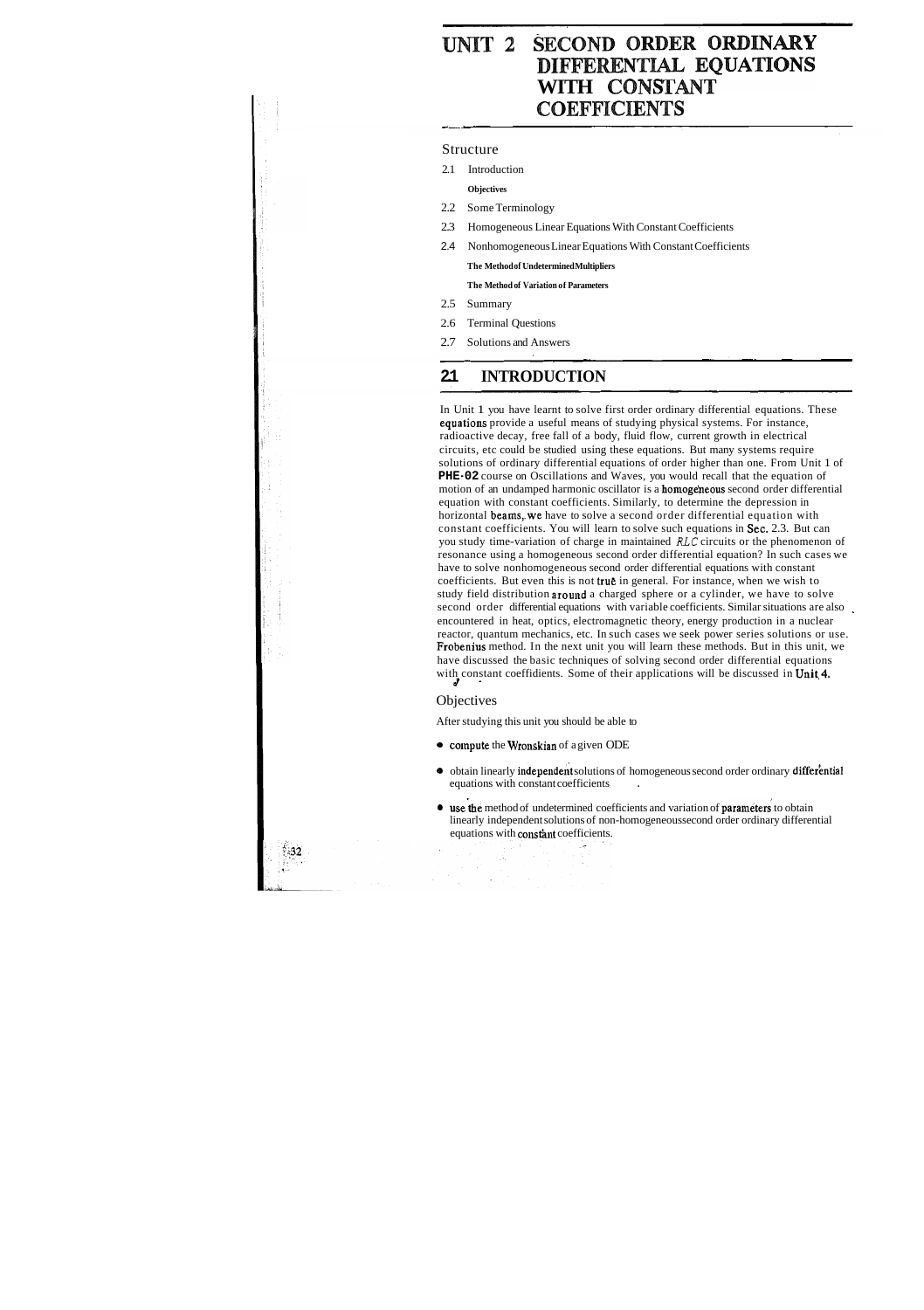## **2.2 SOME TERMINOLOGY**

**Second Order Ordinary<br>Differential Equations with Constant CoeffEcients** 

While studying first order ordinary differential equations (ODEs) in Unit 1 you have learnt some basic terminology. You would come across some common terms, which you do not know as yet, in the context of second order differential equations as well. It is important for you to be familiar with them. This section is intended for this purpose.

You know that a second order linear ordinary differential equation can be written as

$$
\frac{d^2y}{dx^2} + p_1(x)\frac{dy}{dx} + p_0(x)y = g(x)
$$
\n(2.1)

The function  $g(x)$  is termed as the **forcing function**, and  $p_1(x)$  and  $p_0(x)$  are **coefficient** functions. These are continuous over the interval where the solution exists.

From Unit 1 (Sec. 1.4.3) we recall that if  $y_1$  and  $y_2$  are linearly independent solutions of the homogeneous equation

Linearly Independent Solutions and the Wronskian

$$
Y'' + p_1(x)y' + p_0(x)y = 0 \tag{2.2}
$$

then their linear combination

$$
Y = C_1 y_1 + C_2 y_2 \tag{2.3}
$$

where  $C_1$  and  $C_2$  are arbilrary constants, is a general solution of Eq. (2.2). For example, you know that  $y_1 = \sin wt$  and  $y_2 = \cos wt$  are linearly independent solutions of the ODE **2**  for **an undamped** harmonic oscillator:  $\frac{dy}{dt^2} + \omega^2 y = 0$ . So the general solution of this

equation is

 $y(t) = C_1 \sin \omega t + C_2 \cos \omega t$ 

is satisfied only when  $C_1 = C_2 = 0$ . For, if  $C_1$  and  $C_2$  were non-zero constants, Eq. (2.4) would yield  $y_2/y_1$  = constant, i.e.,  $y_1$  and  $y_2$  would be proportional on sorns interval. Then, by definition,  $y_1$  and  $y_2$  would be linearly dependent functions on that interval. In other words, linear independence of  $y_1$  and  $y_2$  means that the **ratio**  $y_2/y_1$  is not a constant. This implies that the differential of this ratio

$$
\frac{y_2' y_1 - y_1' y_2}{y_1^2} \tag{2.5}
$$

is not identically equal to zero. Therefore, we can write the condition of linear independence of two solutions  $y_1$  and  $y_2$  as

$$
W(y_1, y_2) = \begin{vmatrix} y_1 & y_2 \\ y'_1 & y'_2 \end{vmatrix} = 0
$$
 (2.6)

The determinant  $W(y_1, y_2)$  is called the **Wronski** determinant or the Wronskian of the given differential equation. We may, therefore, conclude that

Two solutions y, and  $y_2$  are linearly independent on an interval [a, b], if and only if, their Wronskian is non-zero for  $a \le x \le b$ .

For a harmonic oscillator, **this** means tbat

You may ask: What do we mean by linearly independent solutions? How do we test linear independence? Will a linear combination of linearly independent solutions necessarily lead to a different solution? When does'a set of solutions constitute the general solution of a linear differential equation? and so on. Let us now discover answers to these questions for ODEs of second order. We say that two solutions  $y_1$  and  $y_2$  are linearly independent on an interval if the identity

$$
C_1 y_1 + C_2 y_2 = 0 \tag{2.4}
$$

, , .

 $\mathcal{L}$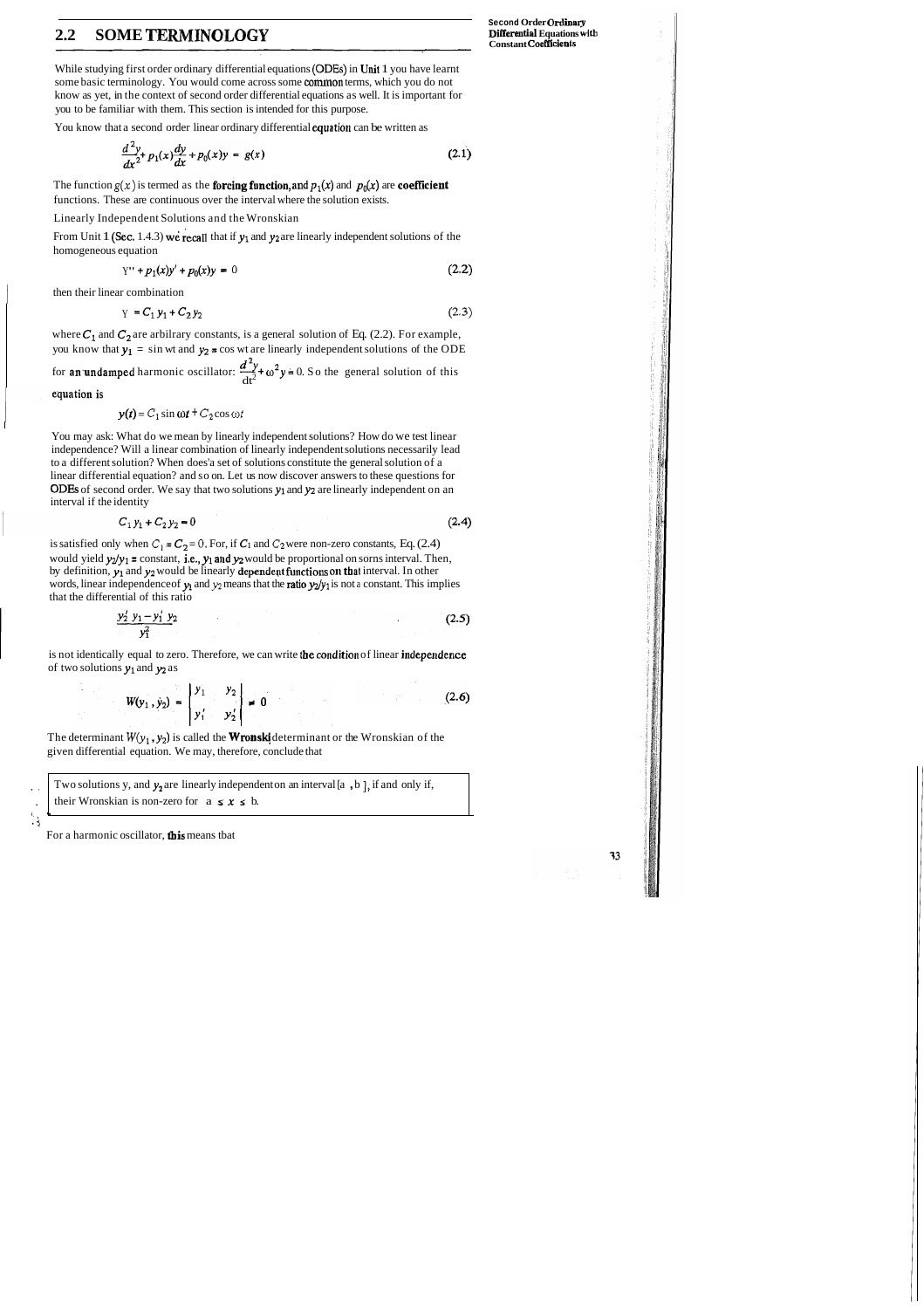**Mathematical Methods in Physics** - **IT** 

> *Spend*  **5 min**

 $34$ 

**SAQ 1**  The solutions of the equation

 $y'' + 4y = 0$ 

are given by  $y_1 = \sin 2x$  and  $y_2 = \cos 2x$ . Are these **solutions** linearly independent?

#### Particular integral and complementary function



showing that sin wt and cos  $\omega t$  are linearly independent. We also say that  $y_1$  and  $y_2$  are linearly dependent solutions on an interval **I**, if and only if their **Wronskian** is zero for some $x = x_0 \ln I$ 

From Sec. 4.2 of the course Oscillations and Waves (PHE-02), you would recall that the equation of motion of a forced damped harmonic oscillator is

$$
my'' + \gamma y' + ky = F_0 \cos \omega t
$$

which is usually rewritten as

$$
y^4 + 2by' + \omega_0^2 y = f_0 \cos \omega t
$$
 (2.7)

where  $2b = \gamma/m$ ,  $\omega_0^2 = k/m$  and  $f_0 = F_0/m$ .

In the language of mathematics,  $y_1$  is called the complementary function and  $y_2$  is called the particular **integral.** We can write the general solution of a second order nonhomogeneous linear differential equation with constant coefficients as the sum of a complementary function and the particular integral:

$$
y(x) = y_c(x) + y_p(x)
$$
 (2.10)

You know that the solution of a second order differential equation consists of only two arbitrary constants. This implies that the particular integral will not contain any arbitrary constant

We hope that you are now equipped with all the necessary basic terminology. Let us now proceed to solve homogeneous linear ODEs of second order with constant coefficients.

Physically, the actual motion of this system is a sum of two oscillations: one of the frequency of damped oscillations and the other of the frequency of the driving force. Mathematically, we express it as

$$
y(t) = y_1 + y_2 \tag{2.8}
$$

where  $y_1$  is a solution of the homogeneous equation

$$
y_1'' + 2by_1' + \omega_0^2 y_1 = 0 \tag{2.9}
$$

On substituting Eq, (2.8) in **Eq.** (2.7) and using **Eq.** (2.9) in the resultant expression, you will find that **yz** satisfies the equation

$$
y_2'' + 2by_2' + \omega_0^2 y_2 = f_0 \cos \omega t
$$

A homogeneous second order ordinary differential equation with constant coefficients can be expressed in the form '

## **2.3 HOMOGENEOUS LINEAR EQUATIONS WITH CONSTANT COEFFICIEBTS**

A second order homogeneous linear ordinary differential equation with constant coefficients finds wide applications in engineering, biological and physical systems. In particular, you know its use in mechanical and **electrical** vibrations. Many techniques of solving such equations have been developed. These include the reduction of order technique, which you learnt in Unit 1, and the method of exponential functions, which we will discuss now.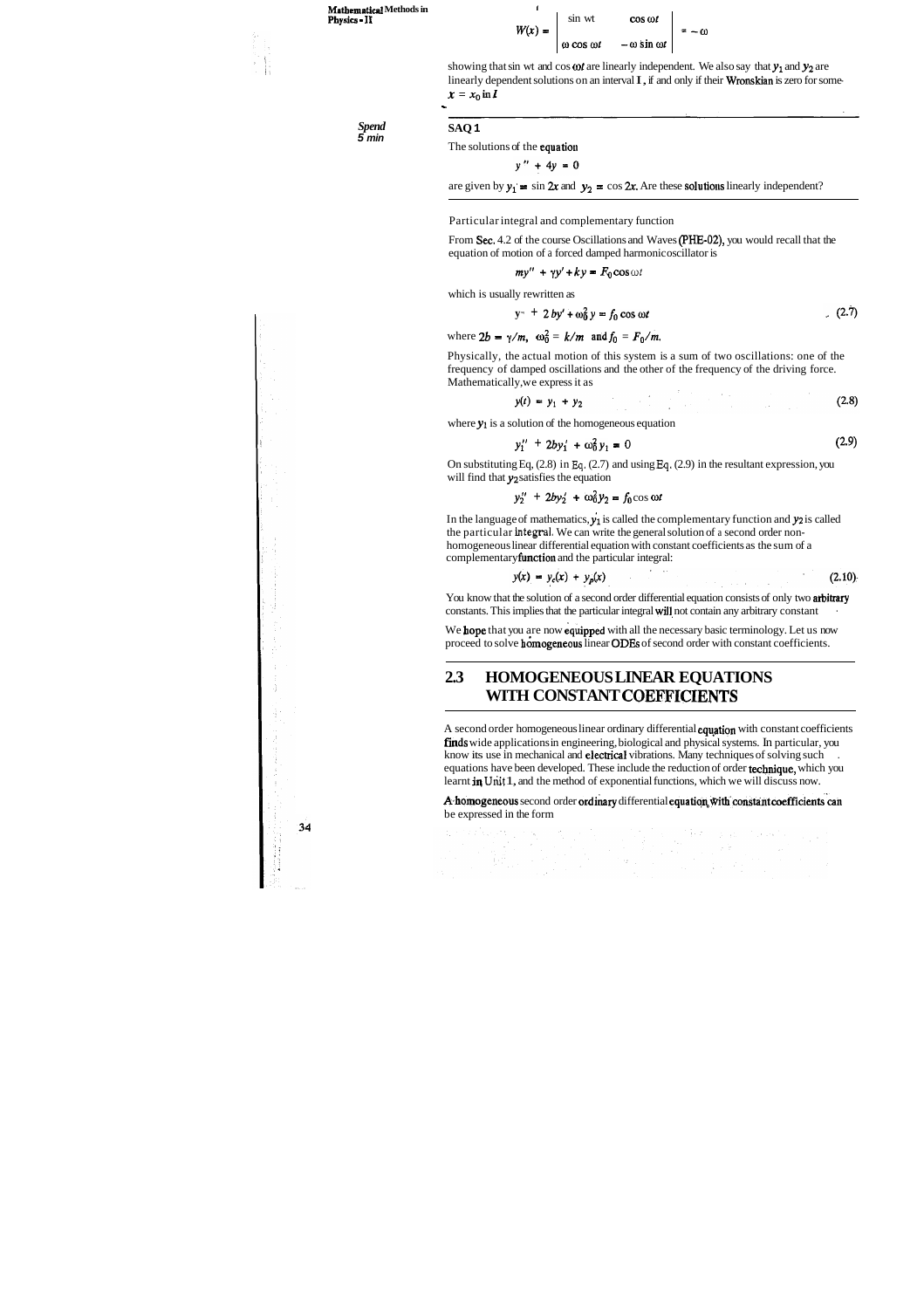$$
ay'' + by' + cy = 0
$$
 (2.11)

From Unit 1, you would recall that the solution of the first order homogeneous linear ordinary differential equation  $(y' + y = 0)$  is an exponential function of the form

where a, b and c are real constants.

where dimensions of m are inverse of those ofx. This ensures that the power of exponential is dimensionless.

$$
y = A \exp(-kx)
$$

Let us, therefore, seek a solution of Eq. (2.11) of the form

$$
y = A \exp(m x) \tag{2.12}
$$

Substituting this and its derivatives

 $y' = A m \exp(m x)$ 

and

$$
y'' = A m^2 \exp(m x)
$$

in Eq. (2.11), you will obtain

$$
(\text{am}^2 + \text{bm} + c)A \exp(m \mathbf{x}) = 0
$$

Since  $A \exp(\{m x\})$  is finite, this equation will be satisfied only if

 $am^2 + bm + c = 0$  (2.13)

You must have noticed that the process of solving a hoinogeneous linear second order ordinary differential equation with constant coefficients using an exponential function as a solution reduces to finding the roots of a quadratic equation. The roots of this equation can be

This quadratic equation is called the characteristic equation (or auxiliary equation). Its roots are

$$
m_1 = \frac{-b + \sqrt{b^2 - 4ac}}{2a}
$$
 and  $m_2 = \frac{-b - \sqrt{b^2 - 4ac}}{2a}$ 

For example, the auxiliary equation for

$$
y'' + 5y' - 7y = 0 \text{ is } m^2 + 5m - 7 = 0
$$

So you will agree that

$$
Y_1(x) = A \exp(m_1 x) \tag{2.14a}
$$

and

$$
y_2(x) = A \exp(m_2 x) \tag{2.14b}
$$

are solutions of Eq. (2.11). Using the principle of superposition, you can write its most general solution as

From Eq.  $(2.11)$ , you would note that  $y$ ,  $y'$  and  $y''$  are linearly dependent. This demands that y be an exponential function. For, the derivative **of any** order of an exponential function is linearly dependent with itself, i.e., some multiple of the original exponential.

 $35<sub>l</sub>$ 

$$
y(x) = C_1 \exp(m_1 x) + C_2 \exp(m_2 x)
$$
 (2.14c)

for a suitable choice of constants  $C_1$  and  $C_2$  determined by initial or boundary conditions.

The Wronskian of these solutions is

1. real and distinct for 
$$
b^2 - 4ac > 0
$$
 or  $b^2 > 4ac$ 

**Second Order Odjaary,.** ' **Differential Equations with-Constant Coefflcients** 

$$
W(x) = \begin{vmatrix} A \exp(m_1 x) & A \exp(m_2 x) \\ m_1 A \exp(m_1 x) & m_2 A \exp(m_2 x) \\ = (m_2 - m_1) B \exp[(m_1 + m_2) x] \end{vmatrix}
$$
 (2.15)

where B is a constant. This shows that for  $m_1 \neq m_2$ , the **solutions** will be linearly independent:

2. real **and** equal when 
$$
b^2 - 4ac = 0
$$
, or  $b^2 = 4ac$  and

 $3<sup>1</sup>$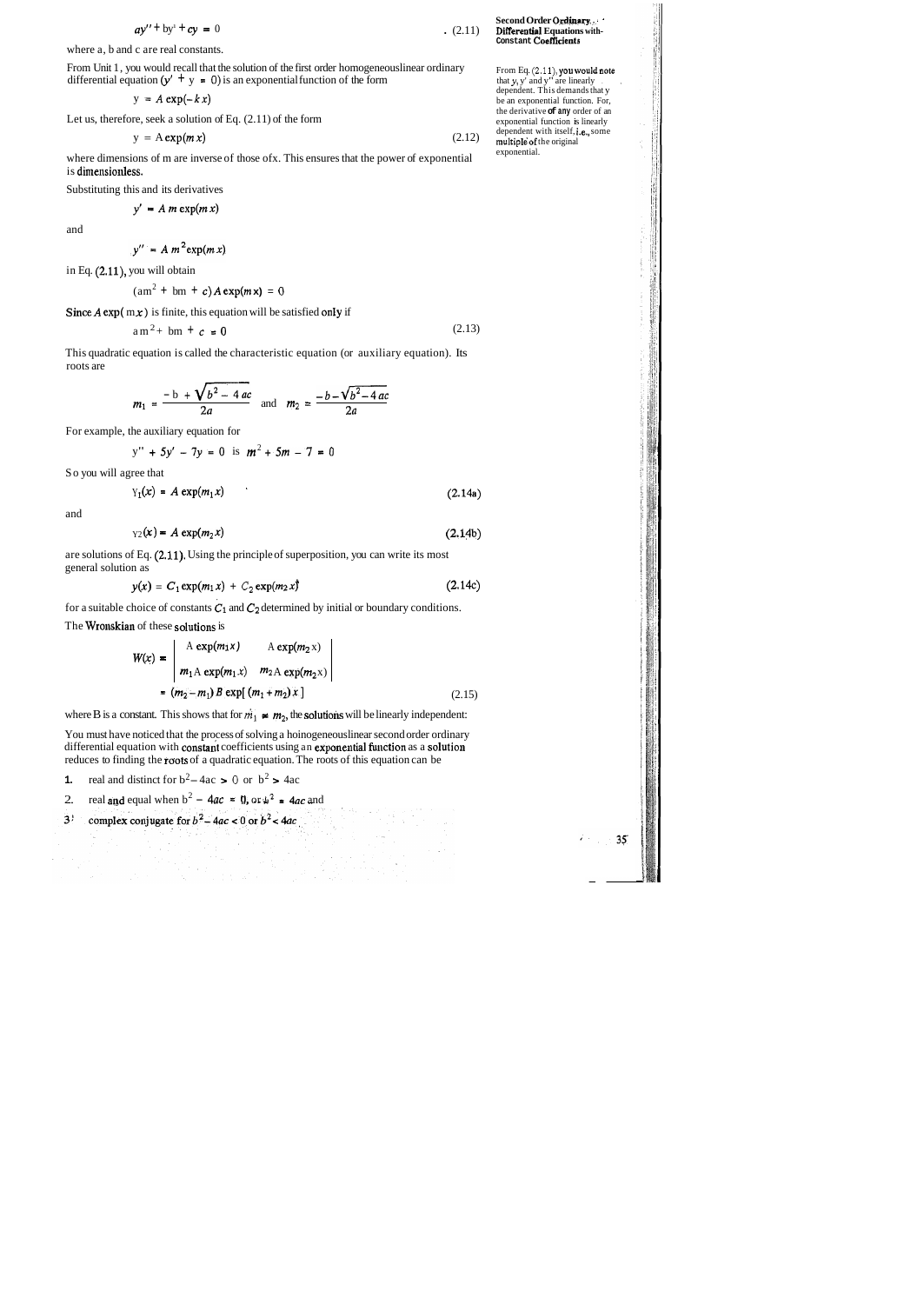**Phyh** - **II** 

**Mathematical Methods in** Let us now discover solutions corresponding to these roots.

**Distinct Real Roots** 

For distinct real roots,  $exp(m_1 x)$ , and  $exp(m_2 x)$  are linearly independent and the general solution is given by

$$
y = C_1 \exp(m_1 x) + C_2 \exp(m_2 x)
$$
  
\n
$$
= u p \left[ -\left(\frac{bx}{2a}\right) \right] [c, \exp(\alpha x) + C_2 \exp(-\alpha x)]
$$
  
\nwhere  $a = \frac{\sqrt{b^2 - 4ac}}{2a}$ . (2.16)

The constants  $C_1$  and  $C_2$  can be determined by using given initial and boundary conditions. We now illustrate this method with the following example.

Example 1,

Solve the equation

$$
y'' + 3y' + 2y = 0
$$

subject to the initial conditions  $y(0) = 1$  and  $y'(0) = 2$ .

Solution

In this case, the auxiliary equation is

$$
m^2+3m+2=0
$$

which has **roots**  $m = -1$  and  $m = -2$ . Therefore, the general solution is

$$
y = C_1 e^{-x} + C_2 e^{-2x}
$$
 (i)

To determine  $C_1$  and  $C_2$ , we first use the condition that at  $x = 0$ ,  $y = 1$ . This gives

$$
1 = C_1 + C_2 \tag{ii}
$$

Further, since

 $y'$ 

$$
= -C_1 e^{-x} - 2C_2 e^{-2x}
$$

we find that

$$
y'(0) = 2 = -C_1 - 2C_2 \tag{iii}
$$

I

 $\blacksquare$ 

You **can** readily solve (ii) and (iii) for  $C_1$  and  $C_2$  to obtain  $C_1 = 4$  and  $C_2 = -3$ . Hence, the desired particular solution is

$$
y = 4e^{-x} - 3e^{-2x}
$$

When two roots are equal  $(m_1 - m_2)$ ,  $W(x) = 0$ . This means that  $e^{i\pi x}$  and  $e^{i\pi x}$  are linearly dependent. What docs this imply? It implies that (i) Eq. (2.14) does not hold and (ii) our, starting assumpdon is false. You may now ask: **How** can we obtain two linearly independent , functions when auxiliary equation of a second order differential equation has two equal \ roots? In such a situation, we use the method of reduction of order to construct a second linearly independent solution. This is illustrated **below.** 

#### Repeated Real Roots

 $36$ 

When a **second** order differential equation has two equal roots, we obtain the correct form of the second solution by assuming that' .

$$
y_2 = u(x) \exp(mx) \tag{2.17}
$$

where *m* is a root of the auxiliary equation  $(\text{Eq. (2.13)})$ . Differentiating Eq. (2.17) with respect to  $x$ , we get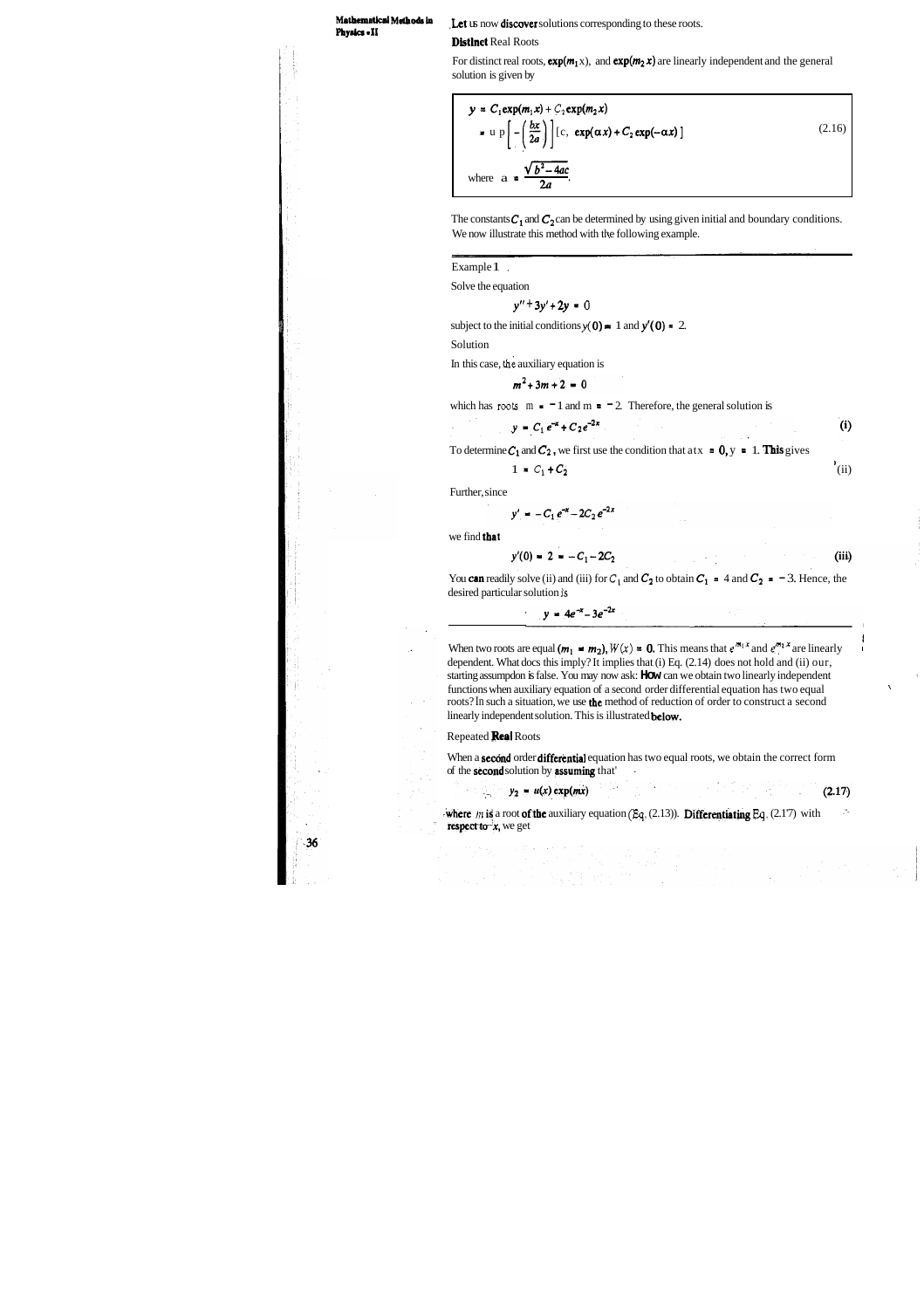$y'_2 = u' \exp(mx) + mu \exp(mx)$ 

and

$$
y_2'' = u'' e^{mx} + 2m u' e^{mx} + m^2 u e^{mx}
$$

Substituting these in Eq.  $(2.11)$ , we have

$$
(a\,m^2+b\,m+c\,)\,u(x)\,e^{mx}+(2ma+b\,)\,e^{mx}u'+a\,e^{mx}u''=0
$$

The first term in this expression vanishes in view of Eq.  $(2.13)$ . The coefficient of  $\mu'$  is zero since  $m = -b/2a$  in this case. Hence, the above expression simplifies to

<sup>I</sup>**f!** 

Alternatively, you can also arrive at Eq.  $(2.18)$  by constructing the following linear combination of  $e^{m_1x}$  and  $e^{m_1x}$ أفواهي الأراهي

$$
\frac{e^{-}-e^{-}}{m_1-m_2}
$$

 $(2.19)$ 

In the limit  $m_1 \rightarrow m_2$  (= m), this takes the form lim

Spend  $10$  min

 $37$ 

where  $K$  is an arbitrary constant of integration. Integrating again, you will get

$$
u = Kx + C
$$

$$
\exp(mx) a u'' = 0
$$

Multiplying by  $exp(-mx)$  and integrating, you will get

$$
u' = K
$$

Hence, the desired solution is

It implies that  $e^{-(bx/a)}$  and  $x e^{-bx/2a}$  are acceptable solutions. The arbitrary constants  $C_1$ and **C2** occurring in Eq. (2.19) can be determined using specified initial or boundary conditions.

$$
y_2 = x e^{mx} = x e^{-bx/2a}
$$
 (2.18)

where the arbitrary constants **K** and C have been dropped (since we are seeking only a second linearly independent solution). Hence, the general solution of a second order differential equation, when auxiliary equation has repeated real roots, is

$$
y(x) = C_1 e^{-bx/2a} + C_2 x e^{-bx/2a}
$$

$$
= (C_1 + C_2 x) \exp\left(-\frac{bx}{2a}\right)
$$

To test that  $e^{-\frac{kx}{2a}}$  and  $\theta \neq e^{-\frac{kx}{2a}}$  are linearly independent, you can compute their Wronskian

$$
W(x) = \begin{vmatrix} exp\left(-\frac{bx}{2a}\right) & x \exp\left(-\frac{bx}{2a}\right) \\ -\frac{b}{2a} exp\left(-\frac{bx}{2a}\right) & -\frac{b}{2a} x \exp\left(-\frac{bx}{2a}\right) + exp\left(-\frac{bx}{2a}\right) \\ = e^{-(bx/a)} > 0 \quad \text{for} \quad a \le x \le b \end{vmatrix}
$$
(2.20)

You may, therefore, conclude as follows:

When the auxiliary equation for a second order ODE with constant coefficients has repeated real roots (
$$
m_1 = m_2 = m
$$
), the general solution is given by  
\n $y = (C_1 + C_2 x) \exp(mx)$   
\nwhere  $C_1$  and  $C_2$  are arbitrary constants.

You may now like to solve an SAQ to be sure that you have grasped this method.

## **SAQ 2**

Solve the initial **value** problem

 $y'' + 6y' + 9y = 0$ ;  $y(0) = 2$  and  $y'(0) = 1$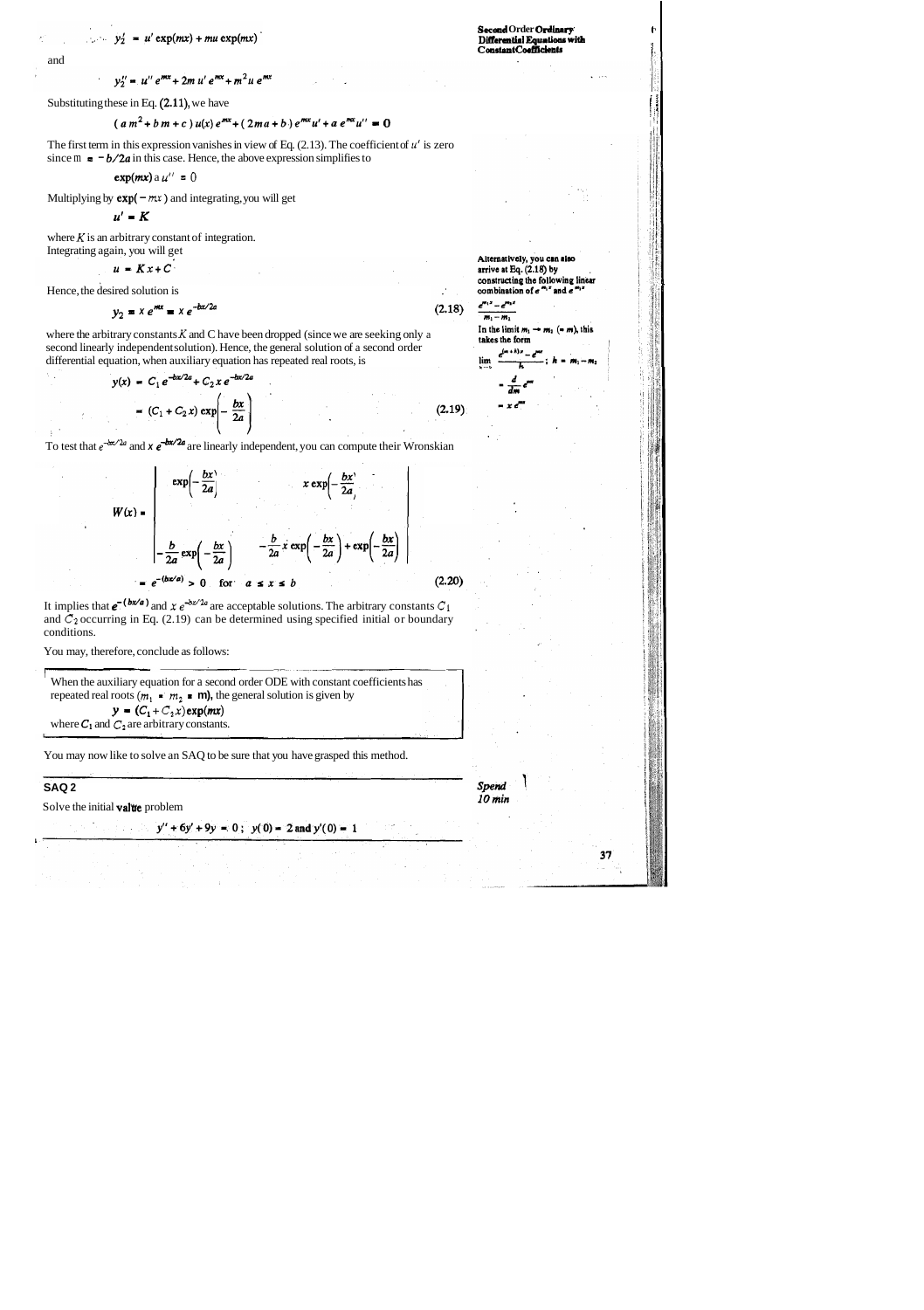Let us now consider the case for which the characteristic equation has complex roots of the form  $m = a + i \beta$ , where a and  $\beta$  are real. From your school mathematics, you know that complex roots of a real polynomial equation always occur in conjugate pairs. That is, if

$$
m_1 = \alpha + i \beta
$$

is one of the roots, then

$$
m_2 = \alpha - i \beta
$$

is also a root.

As before, we can obtain the general solution as a linear combination of two linearly independent solutions as

$$
y = A \exp(m_1 x) + B \exp(m_2 x)
$$
  
=  $A e^{(\alpha + i\beta)x} + B e^{(\alpha - i\beta)x}$   
=  $e^{\alpha x} (A e^{i\beta x} + B e^{-i\beta x})$  (2.21)

You will note that this solution is complex. Can you express it as a real solution? To do so, we use **Euler's formula:** 

$$
x^{i\theta} = \cos \theta \pm i \sin \theta \tag{2.22}
$$

You will note that when the roots of characteristic equation are complex, they generate solutions of the form of a product of an exponential and a trigonometric function. Therefore, you may conclude as follows:

results  
\n
$$
e^{i\theta} = 1 + i\theta - \frac{\theta^2}{2!} - i\frac{\theta^3}{3!} + \frac{\theta^4}{4!} + \cdots
$$
\n
$$
- \left(1 - \frac{\theta^2}{2!} + \frac{\theta^4}{4!} + \cdots\right)
$$
\n
$$
+ i\left(\theta - \frac{\theta^3}{3!} + \frac{\theta^5}{5!} - \cdots\right)
$$
\n
$$
= \cos\theta + i\sin\theta
$$

 $e^t - 1 + x + \frac{x^2}{2!} + \frac{x^3}{3!} + \dots$  **e**<br>Put **x**  $\overline{\phantom{a}}$  *i*  $\theta$  in this expansion. The This gives  $y = e^{\alpha x} [A(\cos \beta x + i \sin \beta x) + B(\cos \beta x - i \sin \beta x)]$  $\int e^{ax} [ (A+B) \cos \beta x + (A-B) i \sin \beta x ]$ 

By letting 
$$
C_1 = A + B
$$
 and  $C_2 = (A - B)i$ , you can write

**38** <sup>I</sup> : '  $\mathbf 1$ 

$$
y = e^{\alpha x} (C_1 \cos \beta x + C_2 \sin \beta x)
$$
 (2.23a)

**Putting**  $C_1 = C \cos \phi$  **and**  $C_2 = C \sin \phi$ **, you can rewrite Eq. (2.23a) as** 

$$
y = C e^{\alpha x} \cos{(\beta x - \phi)}
$$
 (2.23b)

where C and  $\phi$  are arbitrary constants. These are related to  $C_1$  and  $C_2$  by

$$
C = \sqrt{C_1^2 + C_2^2}
$$
 and  $\tan \phi = \frac{C_2}{C_1}$ 

If the characteristic equation of a second order ODE has complex roots of the form  
\n
$$
m = a \pm i \beta, \text{ the general solution is of the form}
$$
\n
$$
y = C e^{ax} \cos(\beta x - \phi)
$$

You know that the differential equation governing the motion of an undamped spring-mass system is  $\frac{d}{dx}$  **w** $\frac{d}{dx}$  = 0 where  $\omega_0^2$  =  $k/m$ . You would readily note that the characteristic

**In the contract of the contract of the contract of the contract of the contract of the contract of the contract of the contract of the contract of the contract of the contract of the contract of the contract of the contra** 

I

$$
m^2 \pm \omega_0^2 = 0
$$

i I

which has roots

 $m_1 = i \omega_0$  and  $m_2 = -i \omega_0$ 

Hence, the general solution is

! i

 $dt^2$  is the set of  $\alpha$  in the set of  $\alpha$  is the set of  $\alpha$  is the set of  $\alpha$  is the set of  $\alpha$  is the set of  $\alpha$  is the set of  $\alpha$  is the set of  $\alpha$  is the set of  $\alpha$  is the set of  $\alpha$  is the set of  $\alpha$  is the equation for this case is .

$$
x(t) = C_1 \cos \omega_0 t + C_2 \sin \omega_0 t
$$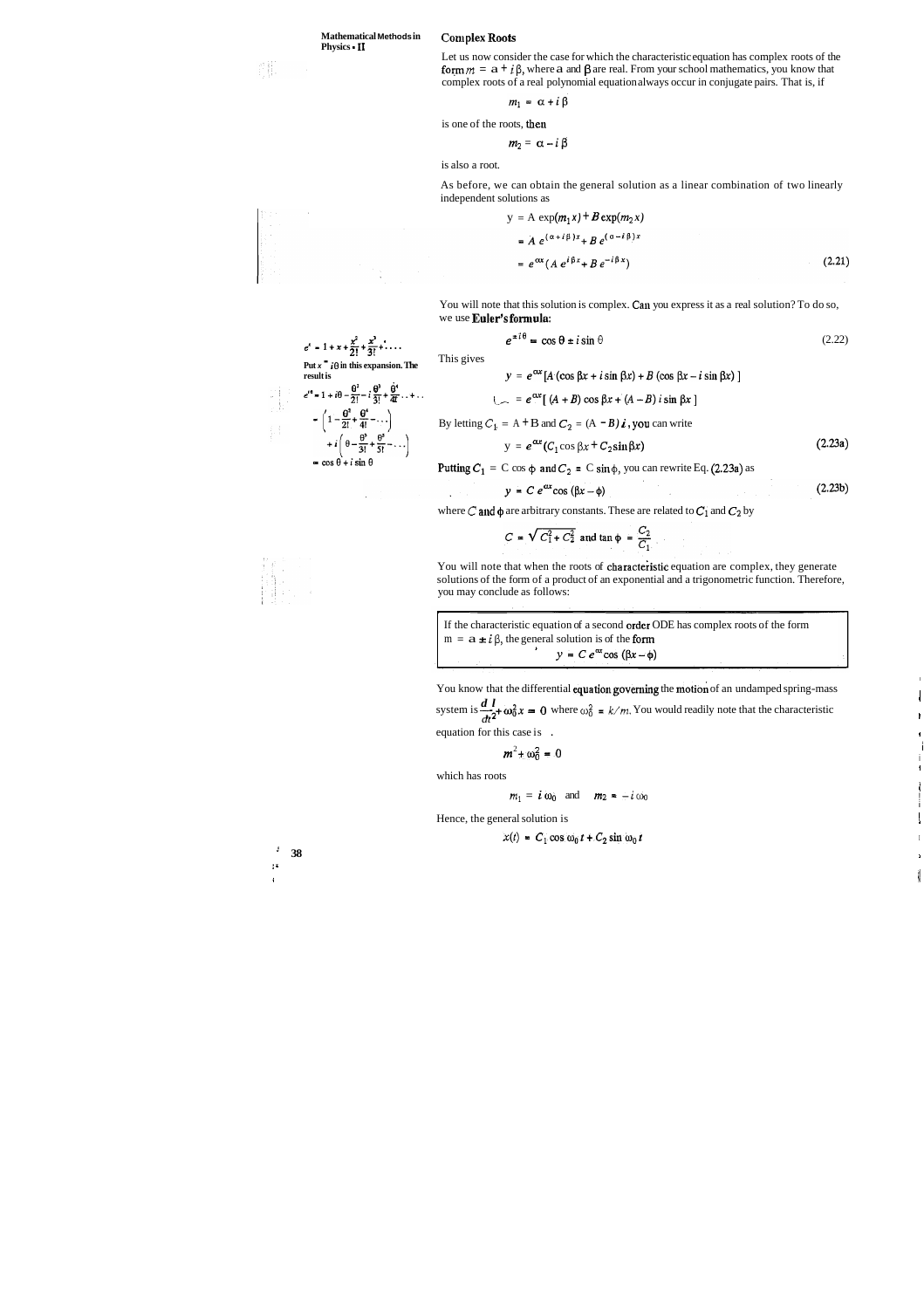The oscillatory motion described by this exainple should continue indefinitely. **Second Order Ordinary** In practice, however, several factors lead to loss of energy-of the system. As a , **Differential Equations with** result, oscillations tend to decrease. In the **following** example, we illustrate the **Constant Coefficients** method discussed in this section to study the motion of a damped harmonic oscillator.

#### **Example 2**

We know that viscous force opposes motion. Hence, the differential equation describing the motion of a damped spring-mass systein is

Consider a spring-mass system which is damped by a viscous force (Fig.2.1) , which can be modelled so that it is linearly proportional to velocity. What differential equation describes its motion and what are its acceptable solutions?

Solution

$$
M \frac{d^2 x}{dt^2} + \gamma \frac{dx}{dt} + kx = 0
$$
  
or 
$$
\frac{d^2 x}{dt^2} + 2b \frac{dx}{dt} + \omega_0^2 x = 0
$$
 (2.24)

where  $2b = \gamma/M$  and  $\omega_0^2 = k/M$ .

When the roots are real and distinct, the system is said to be heavily damped and the general solution of **Eq.** (2.24) is given by

On comparing it with Eq. (2.1 1); you can write the characteristic equation as

$$
m^2 + 2bm + w\$\ =\ 0
$$

which bas roots

The actual displacement of any such system will be determined by the initial conditions. To compute this, we would like you to solve the following **SAQ.** 

**Fig. 21 I A** damped

 $3<sub>5</sub>$ 

$$
m_1 = -b + \sqrt{b^2 - \omega_0^2}
$$
 and  $m_2 = -b - \sqrt{b^2 - \omega_0^2}$  **Fig. 211 A** damped  
spring-masssystem.

These roots depend on damping and determine the motion of the oscillator. Depending on the value of  $(b^2 - \omega_0^2)^{1/2}$ , we have three possibilities.

**Case 1:** If  $b > \omega_0$ ,  $\sqrt{b^2 - \omega_0^2}$  is positive and we have two real distinct roots. **Case 2:** If  $b = \omega_0$ ,  $b^2 - \omega_0^2 = 0$  and we have real repeated roots.

**Case 3:** If  $b < \omega_0$ ,  $b^2 - \omega_0^2$  is negative and  $\sqrt{b^2 - \omega_0^2}$  is imaginary, i.e., we have a complex conjugate pair of roots.

-..\_ .On working out this **SAQ,** you will find that the displacement of a heavily damped oscillator is determined by the interplay of an increasing hyperbolic function and a

**JAMMMNE** Spring Body Dashpot

Let us now discuss these cases.

#### **Case** 1

$$
x(t) = \exp(-bt) [C_1 \exp(\beta t) + C_2 \exp(-\beta t)] \qquad (2.25)
$$

where  $\beta = \sqrt{b^2 - \omega_0^2}$ .

This represents non-oscillatory behaviour. The system is said to be heavily damped and such a motion is called dead beat.

-.

| SAQ3                                                                                                             |                |
|------------------------------------------------------------------------------------------------------------------|----------------|
| A heavily damped oscillator in its equilibrium position is suddenly kicked so that at                            | Spend<br>5 min |
| $t = 0$ , $x = 0$ and $\frac{dx}{dt} = y_0$ . Compute the particular <b>solution</b> and interpret the resulting |                |
| expression for displacement.                                                                                     |                |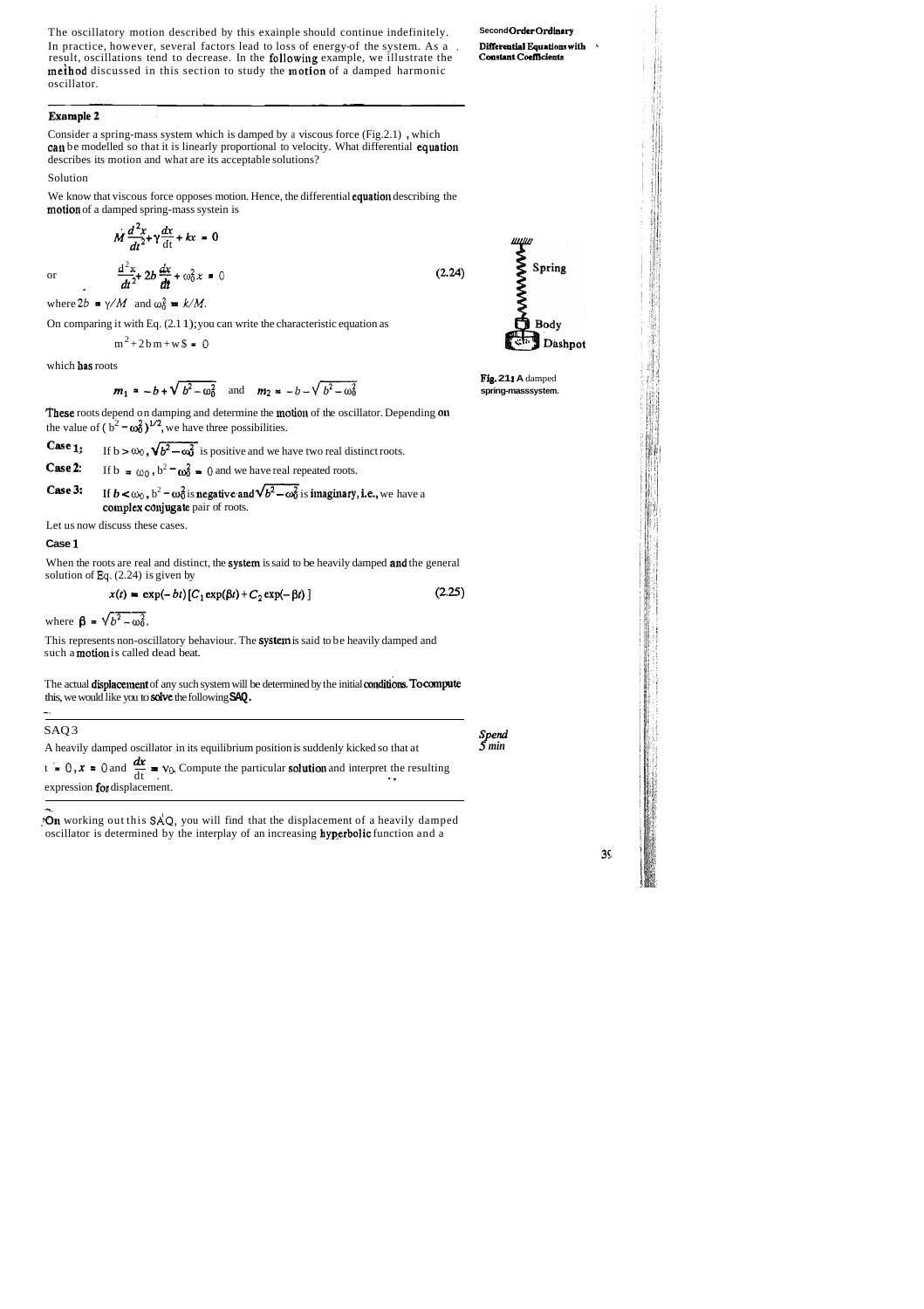**Mathematical Methods in decaying** exponential. **As** a result, the displacement increases initially, attains a maximum and Physics **II thereafter decays.** 

**Be hyperbolic €unctions are so named becausex** - **a cosh0, and hanned because**  $x = a$  **dosnot**, and<br>  $y = a \sinh \theta$  define a rectangular<br>
hyperbola  $x^2 - y^2 = a^2$ . Compare it with tho parametric equation of the circle  $x^2 + y^2 = a^2$  which is defined<br>by  $x = a \cos \theta$  and  $y = a \sin \theta$ .

 $\mathbf{X}$ 

 $x(0)$ 

 $\dot{x}(0) > 0$  Assuming  $x(0) > 0$  $\dot{x}(0) > 0$  $\dot{x}(0) = 0$  $\dot{x}(0) = 0$  $t \rightarrow t$ 

overdamped spring-mw system

**Fig.2.2: Displacement-time graph for an** Fig 23: Displacement-time graph  $\frac{1}{2}$  cover damped spring-mass system **spring-mass system** 

Fig 2.2 shows two typical over-damped motions for  $\frac{dx(0)}{dt} = 0$  and  $\frac{dx(0)}{dt}$ 

#### **Case 2**

When we have repeated real roots, the general solution of Eq. *(2.24)* is given by

where  $i = \sqrt{-1}$  and  $\omega_d = \sqrt{\omega_0^2 - b^2}$  is a real positive quantity. Hence, the displacement is given by

$$
x(t) = (C_1 + C_2 t) \exp(-bt)
$$
 (2.26)

Note that here  $C_1$  has dimensions of length and  $C_2$  those of velocity. As before, these constants can be determined by specifying initial conditions. You can easily verify that for initial conditions given in SAQ 3,  $C_1 = 0$  and  $C_2 = v_0$  so that the complete solution is

$$
x(t) = \mathbf{v}_0 t \exp(-bt) \tag{2.27}
$$

 $x(t) = v_0 t \exp(-bt)$  (2.27)<br>Such a system is said to be **critically damped.** Typical graph of a critically damped system **I**<br>Such a system is said to be **critically damped.** Typic<br>for  $\frac{dx(0)}{dt} = 0$  and  $\frac{dx(0)}{dt} > 0$  is shown in Fig. 2.3.

> You will note that Eq.  $(2.28)$  represents oscillatory motion whose amplitude decreases exponentially at a rate governed by *b*. Such a system is said to be weakly damped. The displacement of a weakly damped system is depicted in Fig. *2.4.*





diam<br>1999<br>1999

I





**Case 3** 

When the roots are imaginary, let us write

$$
\sqrt{b^2 - \omega_0^2} = \sqrt{-1} (\omega_0^2 - b^2)^{1/2} = i \omega_d
$$

$$
x(t) = \exp(-bt) [C_1 \exp(i \omega_d t) + C_2 \exp(-i \omega_d t)]
$$
  
=  $C \exp(-bt) \cos(\omega_d t + \phi)$  (2.28)

where 
$$
C = \sqrt{C_1^2 + C_2^2}
$$
 and  $\phi = \cos^{-1} \left( \frac{C_1 + C_2}{2\sqrt{C_1 C_2}} \right)$ .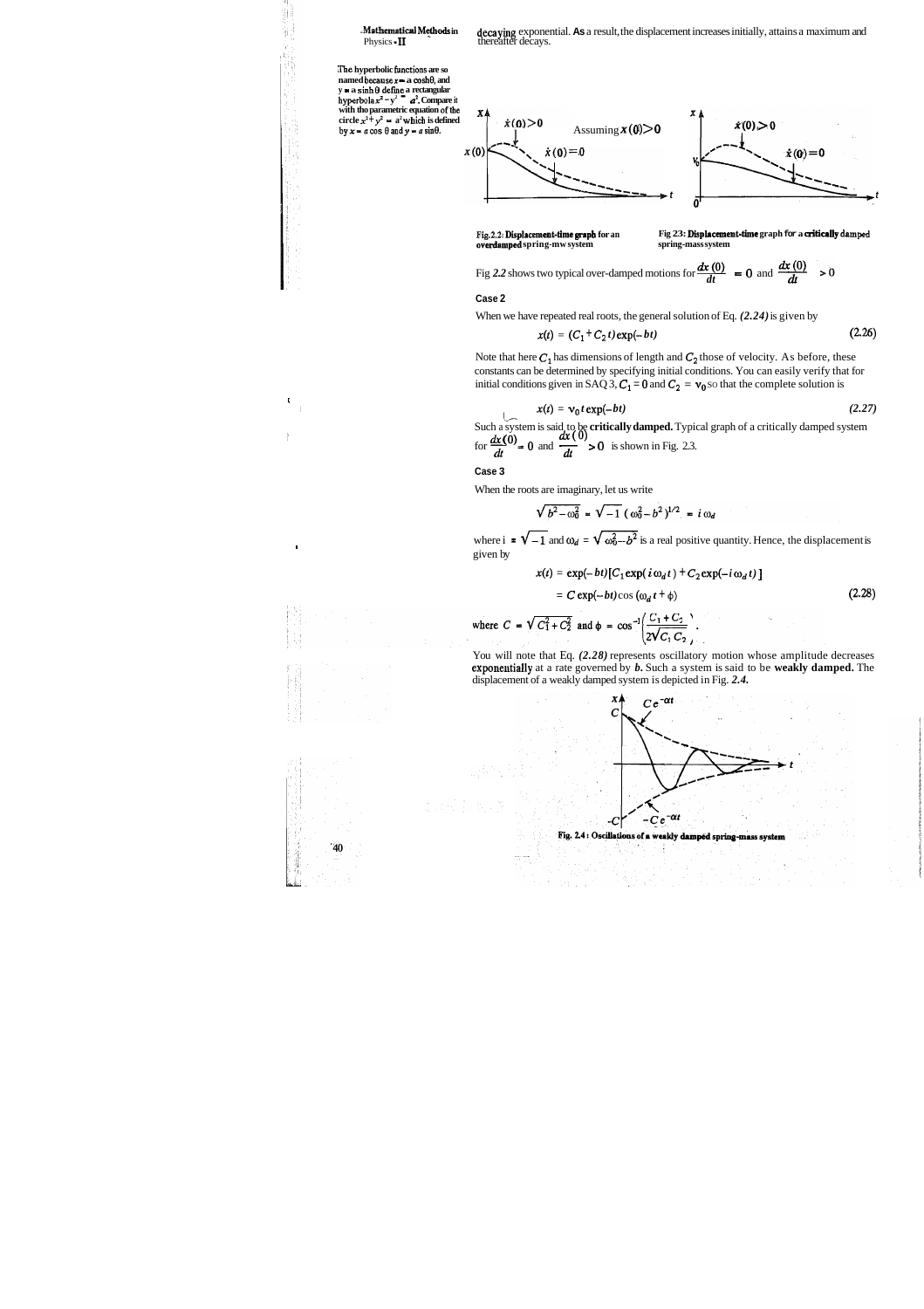Let us sum up what you have learnt so far:

- 1. We can solve a second order homogeneous linear ordinary differential equation with constant coefficients using exponential functions. The form of the solution depends on the roots of the charncteristicequation.
- **2.** When we have distinct real roots, there exist two linearly independent functions of the form  $exp(m_1 x)$  and  $exp(m_2 x)$  and the general solution is given by

 $y(x) = C_1 \exp(m_1 x) + C_2 \exp(m_2 x)$ 

**3.** When we have real equal roots, the **two** linearly independent functions in the general solution are of the form  $\exp(mx)$  and  $x \exp(mx)$ , i.e.,

$$
y(x) = (C_1 + C_2 x) \exp(mx)
$$

**4.** When we have a **complex** coqjugate pair **of roots,** tbe **two** linearly independent solutions are of the form  $exp(\alpha x)$  sin  $\beta x$  and  $exp(\alpha x)$  cos  $\beta x$ , and the general solution can be written as

$$
y(x) = \exp(\alpha x) (C_1 \sin \beta x + C_2 \cos \beta x)
$$

$$
= C \exp(\alpha x) \cos(\beta x - \phi)
$$

So far we have considered **homogeneous** linear equations with constant coefficients. These equations do not satisfactorily model forced mechanical and electrical systems. In fact, such systems can be fairly accurately represented by nonhomogeneous second order linear equations. We now wish to obtain solutions of such equations. Can you use the method discussed in the preceding section to solve non-homogeneous equations? NO, we have to look for new methods. Let us learn some of these now.

You can obtain  $y_c(x)$  by using the method of the **preceding** section. For instance, CF for the equation

$$
y''-2y'-3y=\sin x
$$

is given by

## **2.4 NONHOMOGENEOUS LINEAR EQUATIONS WITH CONSTANT COEFFICIENTS** ,

From Sec. 2.2, you would recall that the general solution of a second order nonhomogeneous linear ordinary differential equation with constant coefficients Is composed of the particular integral (PI) and the complementary function (CF). You can easily verify **this** by substituting  $y = y_p + y_c$  in the equation

$$
a y'' + b y' + C y = g(x)
$$

**Second Order Ordinary Dflerential Equations with Constant Coef&ients** 

41

$$
y_c = C_1 e^{-3x} + C_2 e^{-x}
$$

(You **can** check this by direct substitution.)

**Y**  This means that finding the particular integral is at the heart of the method of solving a non-homogeneous equation. But how to get  $y_p$ ? One systematic approach to find  $y_p$  is based on the method of reduction of order, which you have learnt in Unit 1. The other commonly used methods are the method of undetermined **coefficients** and the variation of **parameters.** Let us pow learn these.

#### **2.4.1 The Method of Undetermined Multipliers**

The basic idea of this method is to first construct the general form of the particular integral From the forcing function. Then we determine coefficients for  $y_p$  that allow it to satisfy the given differential equation. In the following example, we have illustrated this concept. ,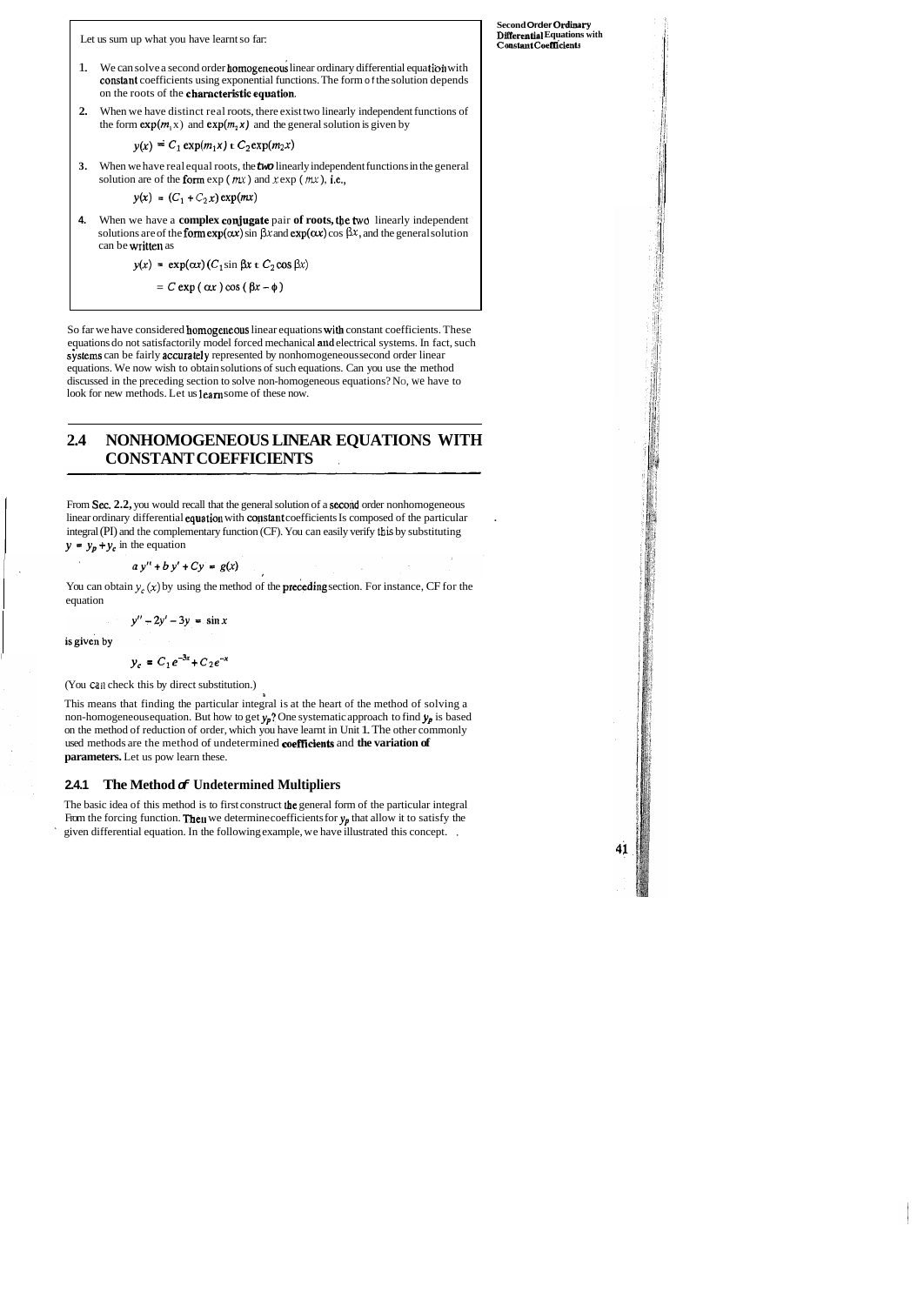#### **Matbematicd Methods In Physics. I1**

**那是高等的事情** 

Determine the particular integral of  $y'' + 3y' + 2y = \exp(2x)$ .

Solution

**Example 3** 

Since the driving function is  $exp(2x)$ , we assume the PI to be of the form  $y_p = A exp(2x)$ . We substitute  $y_p$  and its derivatives

 $y' = 24 \exp(2x)$ 

and

$$
y'' = 4A \exp(2x)
$$

in the given equation and solve for A. This gives

$$
A=\frac{1}{12}
$$

Thus

$$
y_p = \frac{1}{12} \exp(2x)
$$

is a PI of the given equation.

It is impossible to solve it for A. This means that the method illustrated in Example 3 fails to give a particular solution. Then, how to find  $y_p(x)$  ? We tabulate below the form of  $y_p(x)$ depending on the form of  $g(x)$ .

You may now ask: Will this method work always? No, we have to refine it when the forcing function in the differential equation is a polynomial of order n. For example, consider the differential equationy" +  $3y' + 2y = 5x^2$ . Following the method outlined above, you may choose

$$
y_p = Ax^2
$$

On substituting  $y_p$  and its derivatives in the differential equation of interest, you will get

$$
2A + 6Ax + 2Ax^2 = 5x^2
$$

From the table you will note that if  $g(x)$  is of the form given in column 1, the corresponding PI will be of the form given in column  $3.$  The form of PI will also be determined by the nature of the root of the auxiliary equation as given in column 2. Note also that if a term in  $g(x)$  is a solution of the homogeneous equation corresponding to the given non-homogeneous ODE, the form of  $y_p$  is modified as follows:  $y_p$  is multiplied by x or  $x^2$  depending on whether the root of the auxiliary equation is a single or a double root. This is termed the **modification** rule.

Further, if  $g(x)$  is a sum of the functions in column 1, we choose  $y_p$  as the sum of the functions in the corresponding rows.

$$
\sum_{i=1}^{n} \sum_{j=1}^{n} \sum_{j=1}^{n} \sum_{j=1}^{n} \sum_{j=1}^{n} \sum_{j=1}^{n} \sum_{j=1}^{n} \sum_{j=1}^{n} \sum_{j=1}^{n} \sum_{j=1}^{n} \sum_{j=1}^{n} \sum_{j=1}^{n} \sum_{j=1}^{n} \sum_{j=1}^{n} \sum_{j=1}^{n} \sum_{j=1}^{n} \sum_{j=1}^{n} \sum_{j=1}^{n} \sum_{j=1}^{n} \sum_{j=1}^{n} \sum_{j=1}^{n} \sum_{j=1}^{n} \sum_{j=1}^{n} \sum_{j=1}^{n} \sum_{j=1}^{n} \sum_{j=1}^{n} \sum_{j=1}^{n} \sum_{j=1}^{n} \sum_{j=1}^{n} \sum_{j=1}^{n} \sum_{j=1}^{n} \sum_{j=1}^{n} \sum_{j=1}^{n} \sum_{j=1}^{n} \sum_{j=1}^{n} \sum_{j=1}^{n} \sum_{j=1}^{n} \sum_{j=1}^{n} \sum_{j=1}^{n} \sum_{j=1}^{n} \sum_{j=1}^{n} \sum_{j=1}^{n} \sum_{j=1}^{n} \sum_{j=1}^{n} \sum_{j=1}^{n} \sum_{j=1}^{n} \sum_{j=1}^{n} \sum_{j=1}^{n} \sum_{j=1}^{n} \sum_{j=1}^{n} \sum_{j=1}^{n} \sum_{j=1}^{n} \sum_{j=1}^{n} \sum_{j=1}^{n} \sum_{j=1}^{n} \sum_{j=1}^{n} \sum_{j=1}^{n} \sum_{j=1}^{n} \sum_{j=1}^{n} \sum_{j=1}^{n} \sum_{j=1}^{n} \sum_{j=1}^{n} \sum_{j=1}^{n} \sum_{j=1}^{n} \sum_{j=1}^{n} \sum_{j=1}^{n} \sum_{j=1}^{n} \sum_{j=1}^{n} \sum_{j=1}^{n} \sum_{j=1}^{n} \sum_{j=1}^{n} \sum_{j=1}^{n} \sum_{j=1}^{n} \sum_{j=1}^{n} \sum_{j=1}^{n} \sum_{j=1}^{n}
$$

**Table 2.1** 

| Form of forcing function           | Nature of the root of<br>auxiliary equation                               | Form of particular integral                                                                      |
|------------------------------------|---------------------------------------------------------------------------|--------------------------------------------------------------------------------------------------|
| $A e^{kx}$                         | When k is not a root<br>k is single root<br>k is double root              | $C e^{kx}$<br>$Cxe^{kx}$<br>$Cx^2e^{kx}$                                                         |
| Polynomial<br>$A x^n (n = 0, 1, )$ | $k = 0$ is not a root<br>$k = 0$ is single root<br>$k = 0$ is double root | $C_0$ + $C_1$ x + $C_2$ x <sup>2</sup> +<br>$x(C_0 + C_1 x + )$<br>$x^2(C_0 + C_1x + C_2x^2 + )$ |
| A cos $kx$<br>A sin $kx$           | ik is not a root<br>ik is a single root                                   | C cos $kx + D \sin kx$<br>$x(C \cos kx + D \sin kx)$                                             |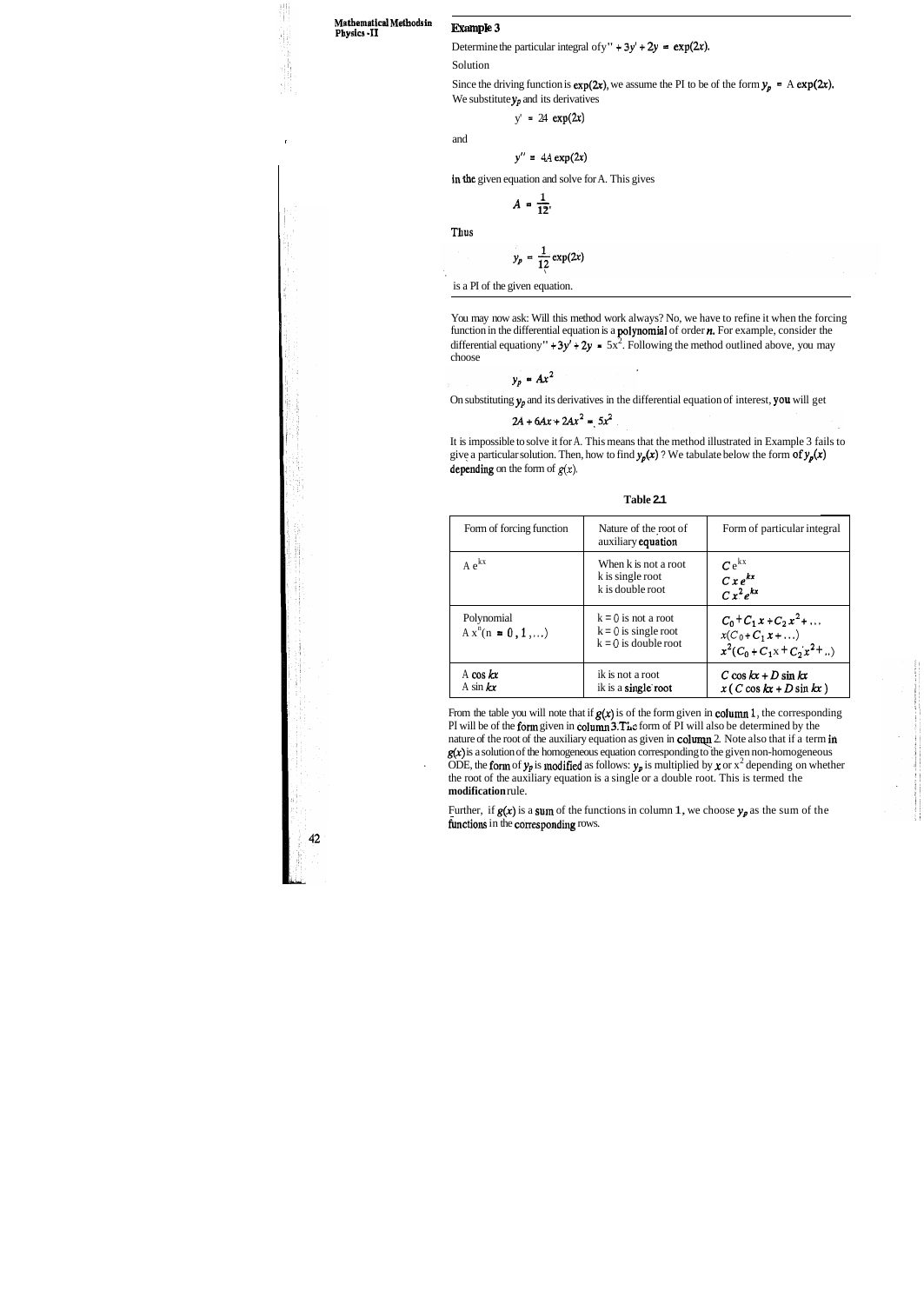?+

Find the PI of the equation **i Constant Coefficients** 

SAQ 4 **Second Order Ordinary DiRemtial Equations with** 

**Spend**<br>*10 min* 

$$
y'' - y = x + \frac{x^2}{2}
$$

**C** 

43

Let us now consider an example involving a trigonometric forcing function.

#### Example 4

Find the general solution of the differential equation

$$
y'' + 4y = 2 \sin 2x
$$

Solution

The solution of the homogeneous equation is

 $y_c(x) = C_1 \cos 2x + C_2 \sin 2x$ 

Since the forcing function is itself a solution of the corresponding homogeneous equation, using the modification rule, we assume a solution of the form

 $y_p(x) = Ax \cos 2x + Bx \sin 2x$ 

Substituting this into the original differential equation, we get

 $-2A \sin 2x + 2B \cos 2x - 2A \sin 2x + 2B \cos 2x - 4A x \cos 2x$ 

 $- 4Bx \sin 2x + 4Ax \cos 2x + 4Bx \sin 2x = 2 \sin 2x$ 

Equating coefficients of different trigonometric functions, we get

| coefficient of $\sin 2x$ : $-2A-2A = 2$        |  |
|------------------------------------------------|--|
| coefficient of $\cos 2x$ : $2B + 2B = 0$       |  |
| coefficient of $x \sin 2x$ : $-4B + 4B = 0$    |  |
| coefficient of $x \cos 2x$ : $= 4A + 4A = 0$ . |  |

These equations require that  $A = -\frac{1}{2}$  and  $B = 0$  Thus,

$$
y_p(x) = -\frac{1}{2}x\cos 2x
$$

A general solution is then ,

$$
y(x) = y_c(x) + y_p(x)
$$
  
=  $C_1 \cos 2x + C_2 \sin 2x - \frac{1}{2}x \cos 2x$ 

We now hope that you have understood the method of solving second order non-homogeneous ordinary differential equations with constant coefficients using the method of undetermined multipliers. . In the method of undetermined multipliers, the particular integral is constructed<br>In the method of undetermined multipliers, the particular integral is constructed

Let us now summarise:

from the forcing function. The arbitrary constant(s) is (are) determined by solving equations obtained on comparing coefficients of like terms on the two sides of the et us now summarise:<br>In the method of undetermined multipliers, the particular integral is constructed<br>from the forcing function. The arbitrary **constant(s)** is (are) determined by solving<br>equations obtained on comparing c

To ensure that your progress is satisfactory, we would like you to solve the following SAQ.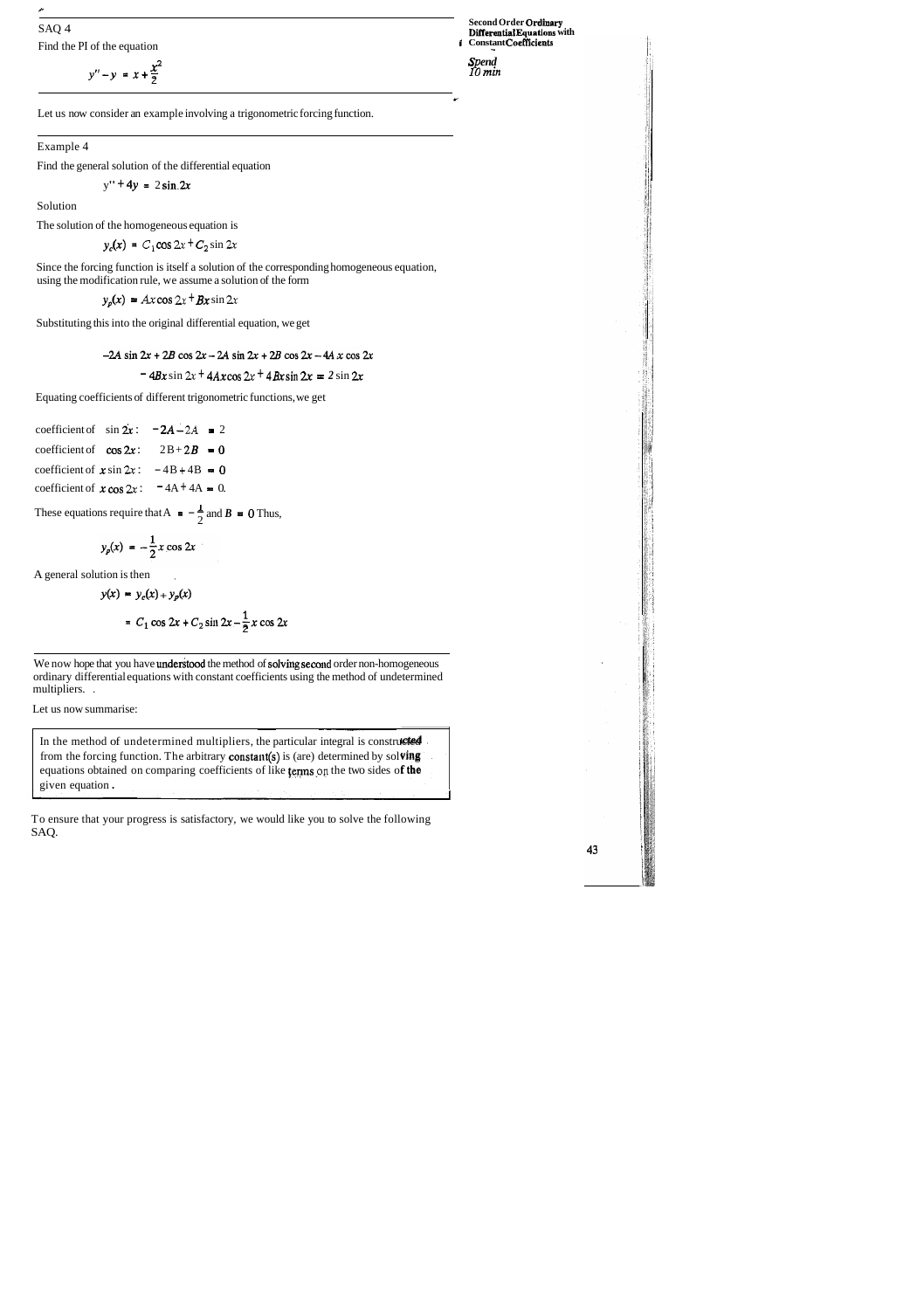$\frac{Spend}{20 \min}$ 

Find the general solutions of the following differential equations:

(i) 
$$
y'' + y = x^2
$$
  
\n(ii)  $y'' + 4y = 3 \cos x$ 

(iii)  $y'' + y' + 2y = 4e^x + 2x^2$ 

- - From Unit **4** of PHE-02 course, you would recall that non-homogeneous linear' differential equations find an immediate application to damped spring-mass systems acted upon by external forces . Suppose that the applied force causes the weight in a spring-mass system to move up and down in some prescribed manner. Denoting the external applied force by  $F(t)$ , the differential equation describing one-dimensional motion of such a system is

Since the solution of this equation depends on the damping force, we have to consider separately the cases  $y = 0$  (undamped) and  $y > 0$  (damped). Let us consider the first case now.

$$
m\ddot{x} + y\dot{x} + kx = F(t)
$$

Suppose the forcing function is given by  $F(t) = F_0 \cos \omega t$ , where  $F_0$  is the constant amplitude and  $\omega$  is the angular frequency. Then, you can write

$$
m\ddot{x} + y\dot{x} + kx = F_0 \cos \omega t \tag{2.29}
$$

Since the two sine functions are of different frequencies, there will be occasions, especially when  $\omega$  is close to  $\omega_0$ , when their amplitudes will either magnify or cancel one another (see Fig. 2.5). This magnification and cancellation occurs at regular intervals and is called ' beat. In acoustics, these fluctuations can be heard when two tuning forks of slightly different frequencies are set into vibration simultaneously. The same phenomenon occurs in 'electronics, where it is called **amplitude modulation.** 

You must have noticed that the method of undetermined coefficients is limited to those Fig. 2.5 **: Displacement time** equations whose driving functions are of very special form. Let us now discuss the so-called **plot of undamped forced** variation of parameters method that is applicable to all linear differential equations with.<br>
constant coefficients. constant coefficients.

#### Undamped Forced Vibrntions

If there is no damping force, the differential equation describing the motion of the' spring-mass system becomes

$$
m\ddot{x} + kx = F_0 \cos \omega t \tag{2.30}
$$

spring-mass system becomes<br>  $m \ddot{x} + kx = F_0 \cos \omega t$  (2.34)<br>
Let us assume the weight to be initially at rest and that  $\omega \neq \omega_0 = \sqrt{k/m}$ . By the method of undetermined coefficients, you can show that the general solution of t

$$
x(t) = C_1 \cos \omega_0 t + C_2 \sin \omega_0 t + \frac{F_0}{m(\omega_0^2 - \omega^2)} \cos wt
$$

Then, using  $\dot{x}(0) = x(0) = 0$ , we get

$$
C_1 = -\frac{F_0}{m(\omega_0^2 - \omega^2)} \quad \text{and} \quad C_2 = 0
$$

The desired solution is then

$$
x(t) = \frac{F_0}{m(\omega_0^2 - \omega^2)} (\cos \omega t - \cos \omega_0 t)
$$

The desired solution is then<br>  $x(t) = \frac{F_0}{m(\omega_0^2 - \omega^2)} (\cos \omega t - \cos \omega_0 t)$ <br>
If we use the identity  $\cos A - \cos B = -2 \sin \left(\frac{A+B}{2}\right) \sin \left(\frac{A-B}{2}\right)$ , this expression can be<br>
rewritten in the form rewritten in the form

$$
\left(2^{r}\begin{pmatrix}2\end{pmatrix}\right)^{r}
$$
  
from  

$$
x(t) = m\left(\omega_0^2 \frac{2F_0}{\omega^2}\omega^2\right)^{r} \sin\left(\frac{\omega_0 + \omega}{2}\right) t \sin\left(\frac{\omega_0 - \omega}{2}\right) t
$$
 (2.31)

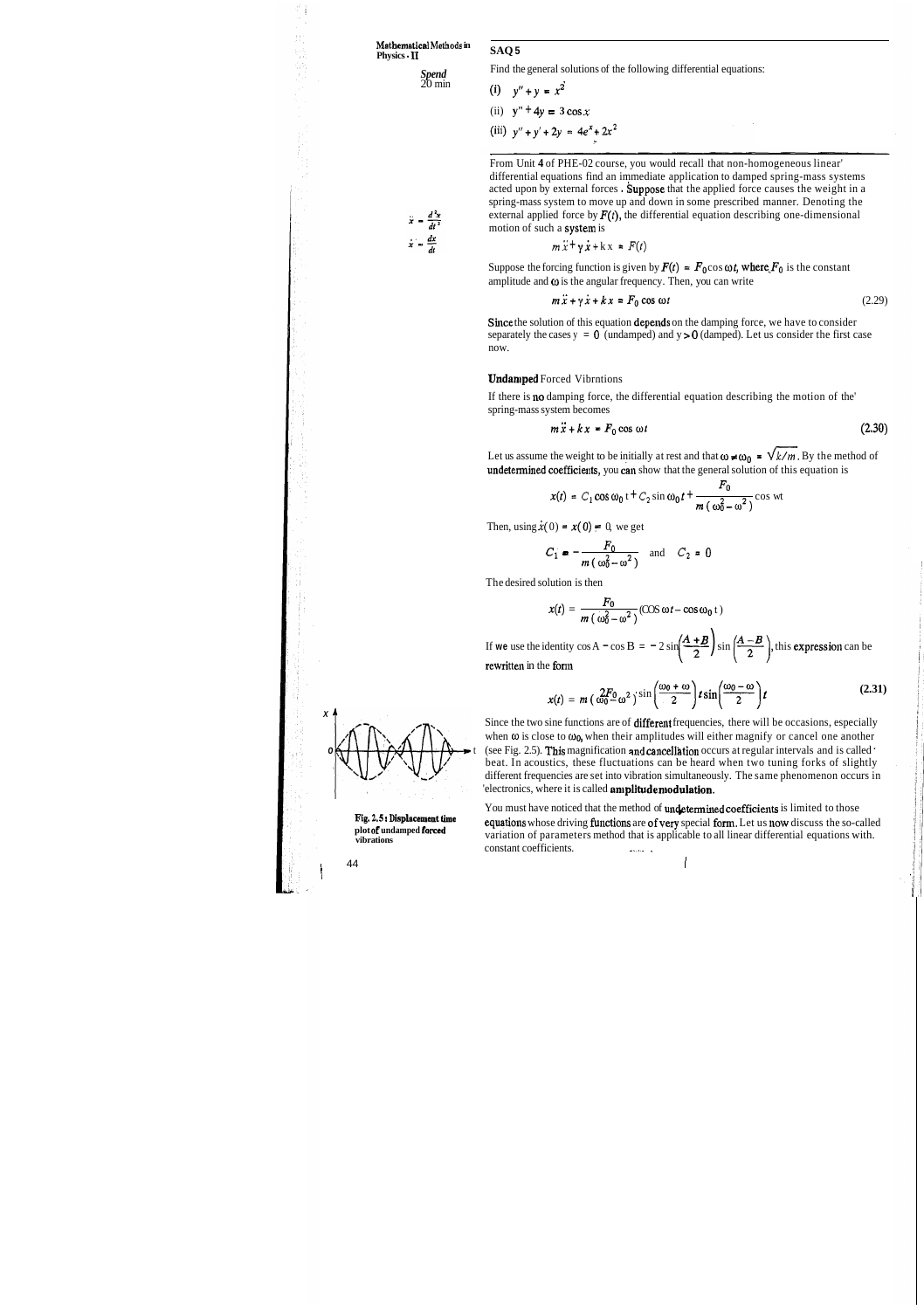#### **2.4.2 The Method of Variation of Parameters**

Let  $y_1$  and  $y_2$  be any linearly independent solutions of the homogeneous equation corresponding to the given non-homogeneous equation. To find the particular integral, let us assume that

$$
y_p = uy_1 + vy_2 \tag{2.32}
$$

where  $\boldsymbol{\mu}$  and  $\boldsymbol{v}$  are unknown functions ofx. To determine these, we differentiate Eq. (2.32) with respect to  $x$ . This gives

$$
y_p' = u' y_1 + uy_1' + v'y_2 + v y_2'
$$
 (2.33)

We seek a solution such that

$$
u' y_1 + v' y_2 = 0 \tag{2.34}
$$

Using this condition in Eq. (2.33), you will get

$$
y'_p = u y'_1 + v y'_2 \tag{2.35}
$$

Differentiate this expression again. The result is

$$
y_p'' = u y_1' + v y_2'' + u' y_1' + v' y_2'
$$
 (2.36)

On substituting  $y_p$ ,  $y'_p$  and  $y''_p$  for  $y$ ,  $y'$  and  $y''$ , respectively in the equation

$$
a y'' + b y' + c y = g(x)
$$

you will obtain ,

$$
a (u y_1'' + v y_2'' + u' y_1' + v' y_2') + b (u y_1' + v y_2') + c (u y_1 + v y_2) = g(x)
$$

This can be rearranged as

$$
u (ay''_1 + by'_1 + cy_1) + v (ay''_2 + by'_2 + cy_2) + a (u'y'_1 + v'y'_2) = g(x)
$$
 (2.37)

Since  $y_1$  and  $y_2$  are **solutions** of the homogeneous equation

$$
ay'' + by' + cy = 0
$$

the terms in both parentheses drop out. Hence, **Eq.(2.37)** reduces ta

$$
a (u' y_1' + v' y_2') = g(x) \tag{2.38}
$$

This means that  $u'$  and  $v'$  satisfy the system of Eqs.  $(2.34)$  and  $(2.38)$ . These can be solved by Cramer's rule. Thus



and



You will note that the denominator in this equation is the Wromskian of two linear independent **functions**  $y_1$  and  $y_2$  and is non-zero.

**Second Order Ordiaary Differential** Equations with **Constaat Coefficients** 



**is s non-zero determinat.** 

45

These equations can be integrated to obtain

이 보이지 않는다. 이 사람들<br>사이 사회 회사는 사람들은

For two simultaneous linear equations of the form  $a_1$ ,  $x_1 + a_2$ ,  $x_2 - b_1$ <br>and  $a_1x_1 + a_2x_2 - b_2$  $a, x_1 + a, x_2 + b_2$ Cramer's rule tells us that the solutions for **x,** and *r,* **are**  Ъ.  $a_{12}$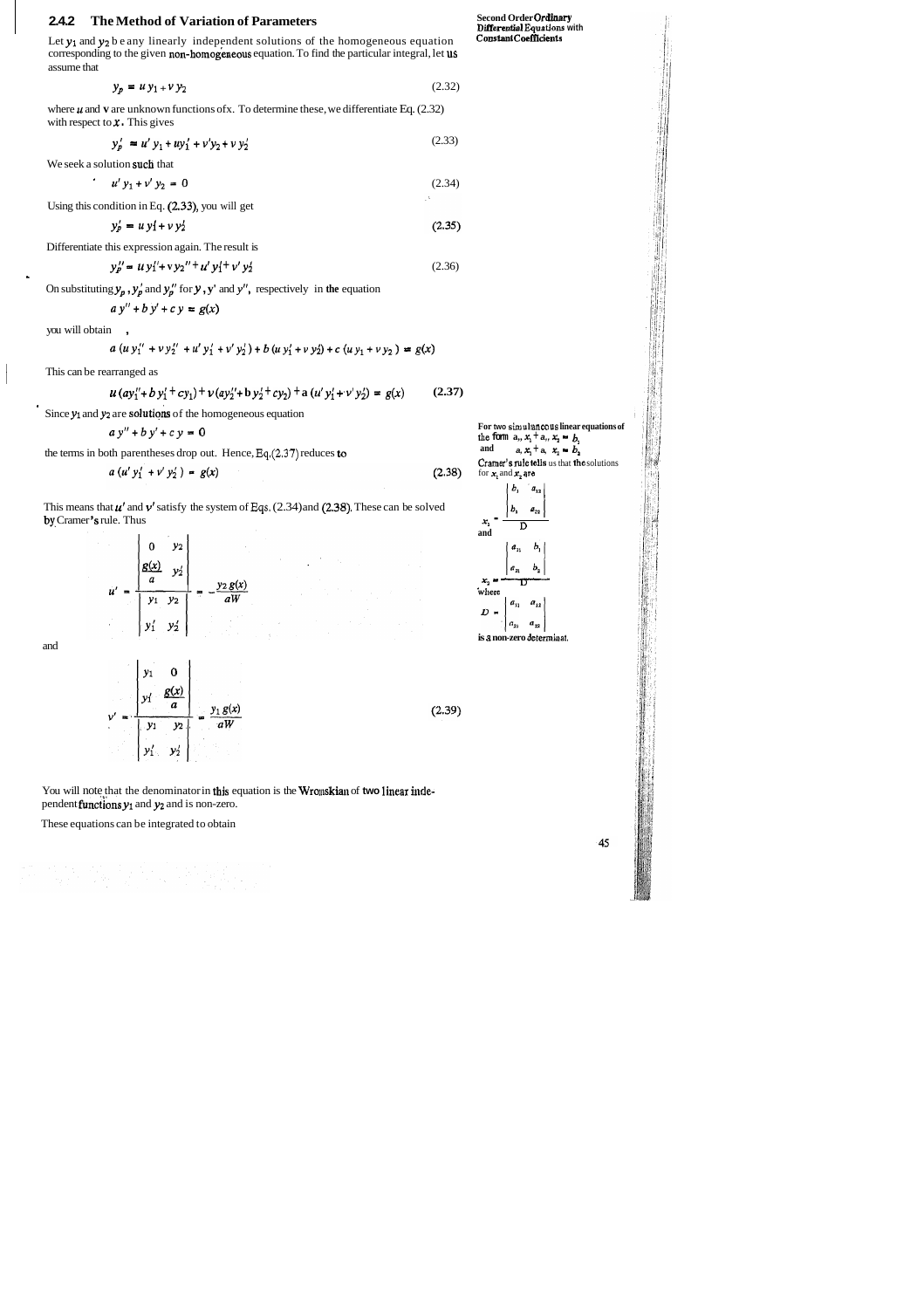'lhe particular solution is then

$$
y_p(x) = -y_1 \int \frac{y_2 g(x)}{aW} dx + y_2 \int \frac{y_1 g(x)}{aW} dx
$$
 (2.41)

You would agree that the integration required to obtain  $u$  and v can make this method difficult to use. So whenever possible, you should use the method of undetermined coefficients.

using the method of undetermined multipliers. Now let us obtain a particular solution of this equation using the method of variation of parameters.

In SAQ 5, you obtained the PI of the equation

 $y'' + y = x^2$ 

Since the two independent solutions are

$$
y_1(x) = \sin x
$$
 and  $y_2(x) = \cos x$ 

the Wronskian is given by

$$
W(x) = y_1 \frac{dy_2}{dx} - y_2 \frac{dy_1}{dx}
$$

$$
= -\sin^2 x - \cos^2 x = -1
$$

A particular solution is then given by

$$
y_p(x) = \sin x \int x^2 \cos x \& -\cos x \int x^2 \sin x \, dx
$$

Integrating by parts, we get

 $y_p(x) = x^2 - 2$ 

This solution is, however, not unique. There can be other solutions as well.

To sum up this section, we say that

If  $y_1$  and  $y_2$  are solutions of a second order ODE, then they are linearly independent, if and only if, their Wronskian, defined as

In the **method of variation of parameters,** we construct particular integral by a linear combination of independent solutions of the homogeneous equation corresponding to the given non-homogeneous equation subject to the condition

where 
$$
u
$$
 and  $v$  are given by  
\n
$$
u = -\int \frac{y_2 g(x)}{aW} dx
$$
 and  $v = \int \frac{y_1 g(x)}{aW} dx$   
\nand  $y = \int \frac{y_1 g(x)}{aW} dx$ 

You may now ask: Can we use each of these methods for every second order ODE? The applicability of a method essentially depends on the differential equation under consideration. Yet the method of variation of parameters is the most general one and the method of undetermined inultipliers is probably the most popular.

Let us now summarise this unit

## **2.5 SUMMARY**

$$
\mathbf{W} = \begin{vmatrix} y_1 & y_2 \\ y'_1 & y'_2 \end{vmatrix}.
$$

is non-zero.

46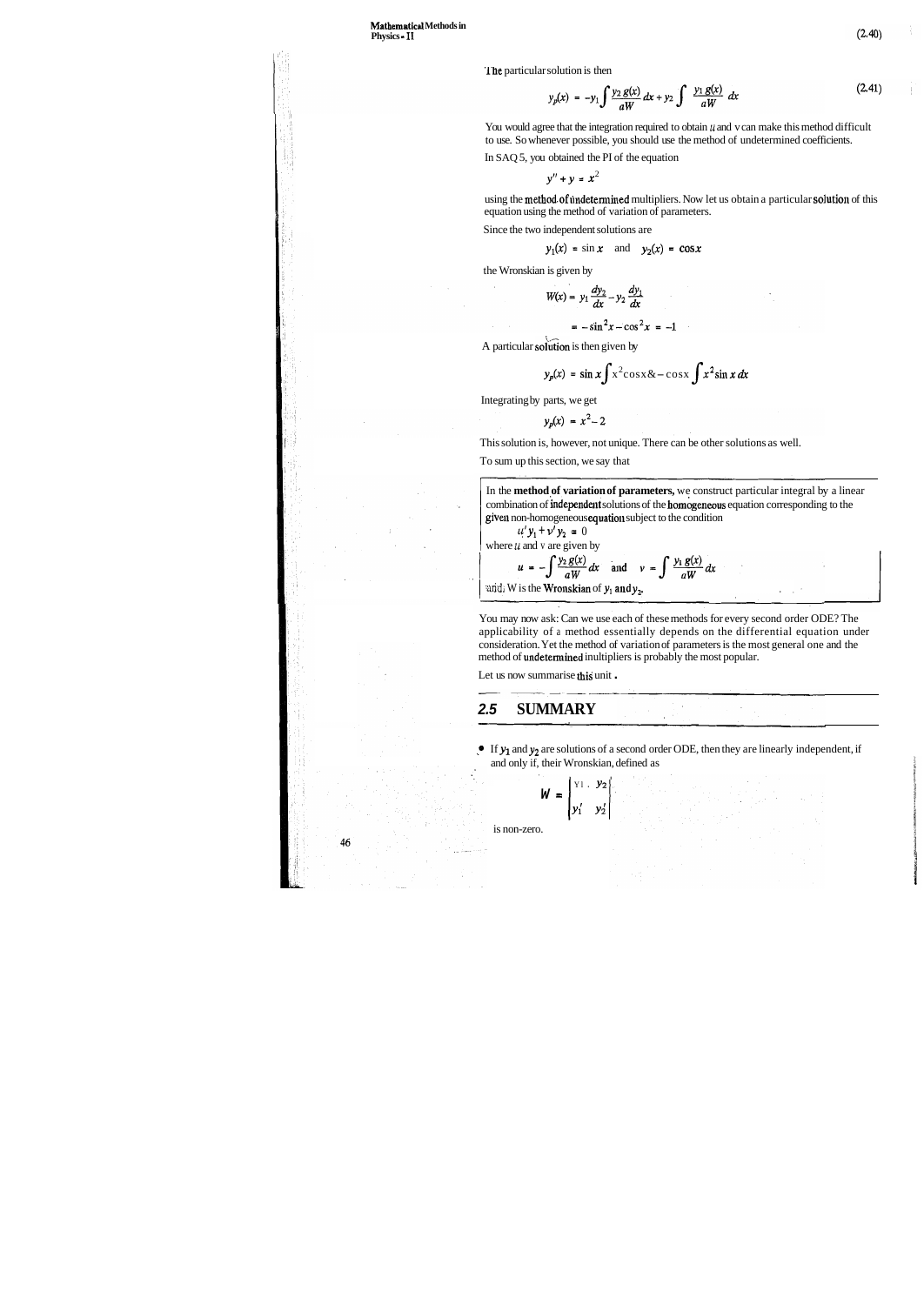o A second order homogeneous ODE with constant coefficients can be solved using exponential functions. The form of the solution depends on the roots of the auxiliary equation.

For distinct real roots, there exist two linearly independent functions of the form  $exp(m_1 x)$  and  $exp(m_2 x)$ , and the general solution is given by

$$
y(x) = C_1 \exp(m_1 x) + C_2 \exp(m_2 x)
$$

When **roots are** equal  $(m_1 = m_2 = m)$ , the general solution is given by

 $y(x) = (C_1 + C_2 x) \exp(mx)$ 

For a complex conjugate pair of roots, the two lincarly independent solutions are of the form  $exp(\alpha x)$  sin  $\beta x$  and  $exp(\alpha x)$  cos  $\beta x$ , and the general solution can be written as

 $y(x) = \exp(\alpha x) (C_1 \sin \beta x + C_2 \cos \beta x)$ 

=  $C \exp(\alpha x) \cos(\beta x - \phi)$ 

The arbitrary constants are determined by solving equations obtained on comparing coefficients of like terms on the two sides of the given lion-homogeneous ODE.

• In the method of variation of parameters, the particular integral is given by

where  $y_1$  and  $y_2$  are linearly independent solutions of the homogeneous part of the given differential equation. The functions u and **v** can be computed using the relations

$$
u = -\int \frac{y_2 g(x)}{aW} dx \text{ and } v = \int \frac{y_1 g(x)}{aW} dx
$$

where W is the Wronskian of  $y_1$  and  $y_2$ .

- **o** The solution of a non-homogeneous second order ODE with constant coefficients is a sum of the particular integral and the complementary function.
- The complementary function is the general solution of the **homogeneous** equation corresponding to the given non-homogeneous equation.
- **0** In the method of undetermined muJtipliers, the particular integral is constructed from the forcing function. Depending on the form of the forcing function, *yp* is given as follows:

$$
y_p = u y_1 + v y_2
$$

| Form of forcing function          | <b>Nautre</b> of the root of<br>auxiliary equation                        | Form of particular integral                                                               |
|-----------------------------------|---------------------------------------------------------------------------|-------------------------------------------------------------------------------------------|
| $A e^{kX}$                        | When k is not a root<br>k is single root<br>k is double root              | $Ce^{kx}$<br>$Cx e^{kx}$<br>$Cx^2e^{kx}$                                                  |
| Polynomial<br>$A xn (n = 0, 1, )$ | $k = 0$ is not a root<br>$k = 0$ is single root<br>$k = 0$ is double root | $C_0$ + $C_1x$ + $C_2x^2$ +<br>$x(C_0 + C_1 x + )$<br>$x^{2}(C_0 + C_1 x + C_2 x^{2} + )$ |
| $A \cos kx$<br>A sin $kx$         | <i>i</i> k is not a root<br>$i$ k is a single root                        | C cos $kx + D \sin kx$<br>$x(C \cos kx + D \sin kx)$                                      |

## **2.6 TERMINAL QUESTIONS**

1. The motion of a damped harmonic oscillator is described by the equation

$$
m\frac{d^2x}{dt^2} + \gamma\frac{dx}{dt} + kx = F_0 \cos \omega t
$$

Obtain the particular integral.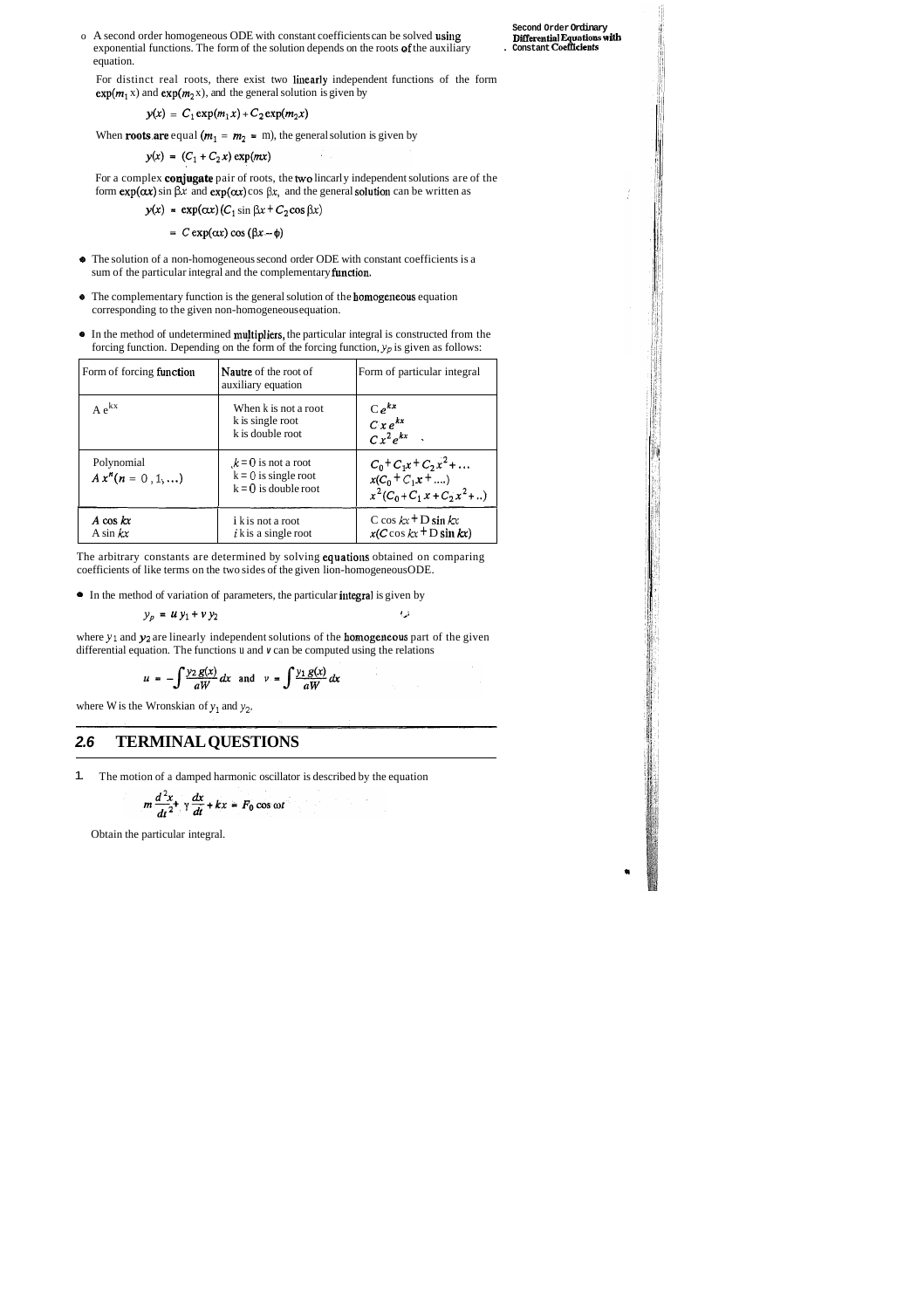ji<br>Vi

-48

**Mathematical Methods in** 2. Solve the differential equations **Physics - II** 

i) 
$$
\frac{d^2y}{dx^2} + y = \sec x
$$
  
ii) 
$$
\frac{d^2y}{dx^2} - y = xe^x
$$

## **2.7 SOLUTIONS AND ANSWERS**

#### **SAQs**

1. The Wronskiap for these functions is '

2. The auxiliary equation corresponding to the given ODE is

$$
m^2+6m+9=0
$$

which **has** a double root  $m = -3$ . Hence, the general solution is

$$
W(x) = \begin{vmatrix} \sin 2x & \cos 2x \\ 2\cos 2x & -2\sin 2x \end{vmatrix}
$$
  
= -2sin<sup>2</sup> 2x - 2cos<sup>2</sup> 2x  
= -2

Since  $W(x) \neq 0$  for all x, the functions sin 2x and cos 2x are linearly independent.

$$
y(x) = (C_1 + C_2 x) e^{-3x}
$$
 (i)

 $(iii)$ 

 $(i)$ 

The condition  $y(0) = 2$  gives

Differentiate (i) with respect to **x**. This gives  

$$
\frac{dy}{dx} = C_2 e^{-3x} - 3(C_1 + C_2 x) e^{-3x}
$$

Using the condition  $\frac{dy(0)}{dx} = 1$ , we get  $1 = C_2 - 3C_1$ 

 $C_2 = 1 + 3C_1 = 1 + 6 = 7$ 

Hence, the desired solution is

 $y(x) = (2 + 7x) e^{-3x}$ 

3.  $x(t) = \exp(-bt) [C_1 \exp(\beta t) + C_2 \exp(-\beta t)]$ 

At  $t = 0$ ,  $x = 0$ . This gives

$$
2 = C_1 \tag{ii}
$$

or

 $\alpha$ 

$$
C_1 = -C_2
$$

g as compositor and<br>Caracter and the compositor<br>Caracter and the compositor

 $0 = C_1 + C_2$ 

Differentiate the given expression with respect to time. The result  
\n
$$
\frac{dx}{dt} = -b \exp(-bt) [C_1 \exp(\beta t) + C_2 \exp(-\beta t)] + \exp(-bt) [\beta C_1 \exp(\beta t) - \beta C_2 \exp(-\beta t)]
$$

Using the condition  $\frac{dx(0)}{dt} = v_0$ , we find that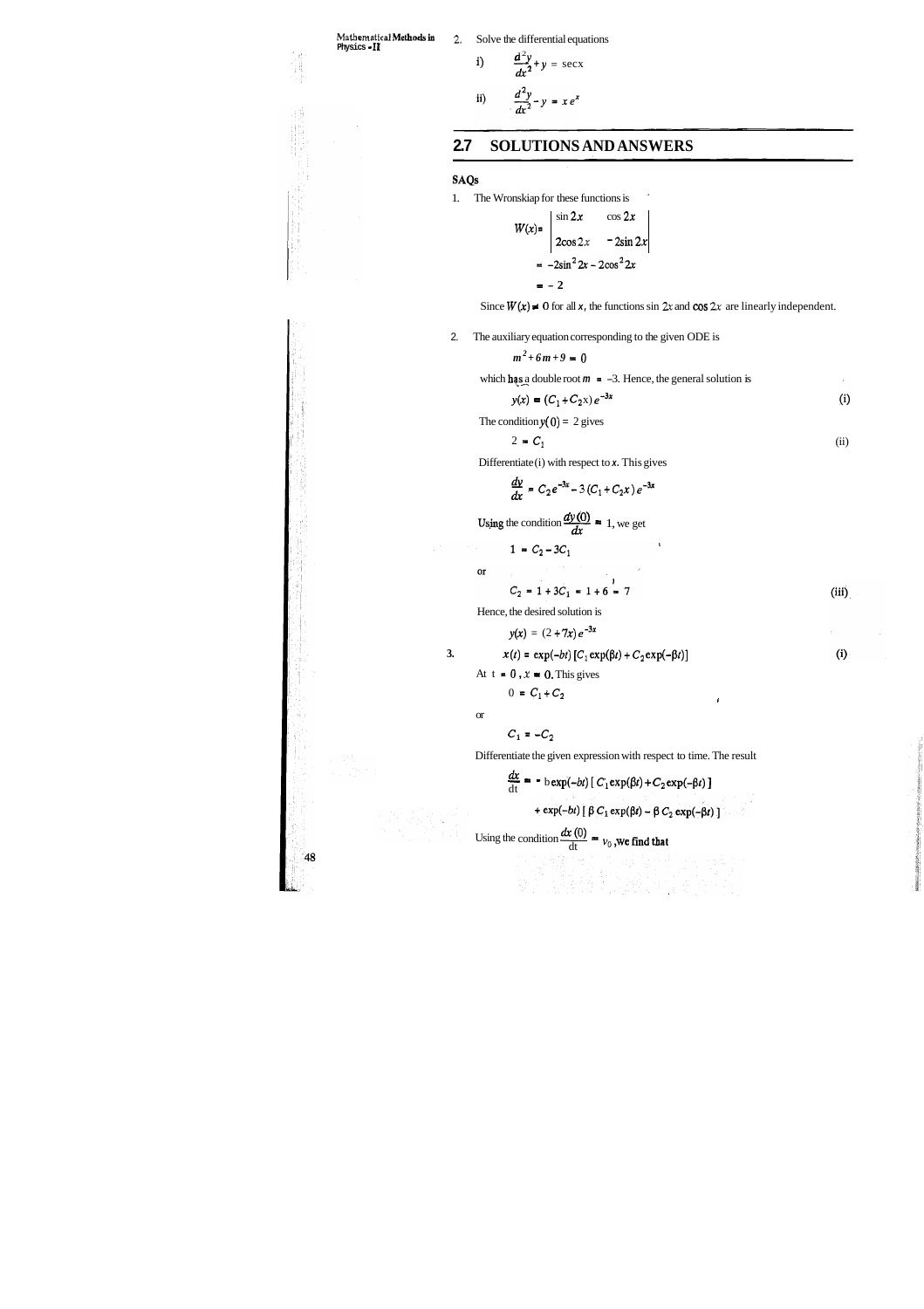$$
= -b (C_1 + C_2) + \beta (C_1 - C_2)
$$

or.

 $v_{0}$ 

$$
C_1 = \frac{v_0}{2\beta} = -C_2
$$

**Second Order Ordinary Ditrerential Equstions wllb Constant CoeMcients** 

 $(i)$ 

 $(ii)$ 

na<br>Santa

Hence

$$
x(t) = \frac{v_o}{2 \beta} \exp(-bt) [\exp(\beta t) - \exp(-\beta t)]
$$

$$
= \frac{v_0}{\beta} \exp(-bt) \sinh \beta t
$$

This shows that the resultant motion of a heavily damped oscillator is determined by the interplay of a decaying exponential and a hyperbolic function,

### **4.** Assume that the PI is of the form

 $y_p = C_0 + C_1 x + C_2 x^2$ 

Substituting it and its second derivative .

$$
\frac{d^2y_p}{dx^2} = 2C_2
$$

in the given **ODE,** you would get

$$
2C_2 - (C_0 + C_1 x + C_2 x^2) = x + \frac{x^2}{2}
$$

For (i) to be an acceptable solution, (ii) should be an identity. This gives

$$
C_0 = -1
$$
  

$$
C_1 = -1
$$

and

$$
C_2 = -\frac{1}{2}
$$

Therefore

$$
y_p(x) = -\frac{x^2}{2} - x - 1
$$

**5.** (i) The **solution** of the homogeneous equation

$$
\frac{d^2y}{dx^2} + y = 0
$$

is found to be

 $\mathcal{A}$ 

 $y_c(x) = C_1 \cos x + C_2 \sin x$ 

A particular integral is assumed to have the form

$$
y_p(x) = Ax^2 + Bx + C
$$

This is substituted into the original differential equation to give

$$
2A + Ax^2 + Bx + C = x^2
$$

Equating coefficients of the various gapers of **x,** we have

Coefficient of  $x^0$ :  $2A + C = 0$ Coefficient of  $x^1$ : *B* = 0 Coefficient of  $x^2$ :  $A = 1$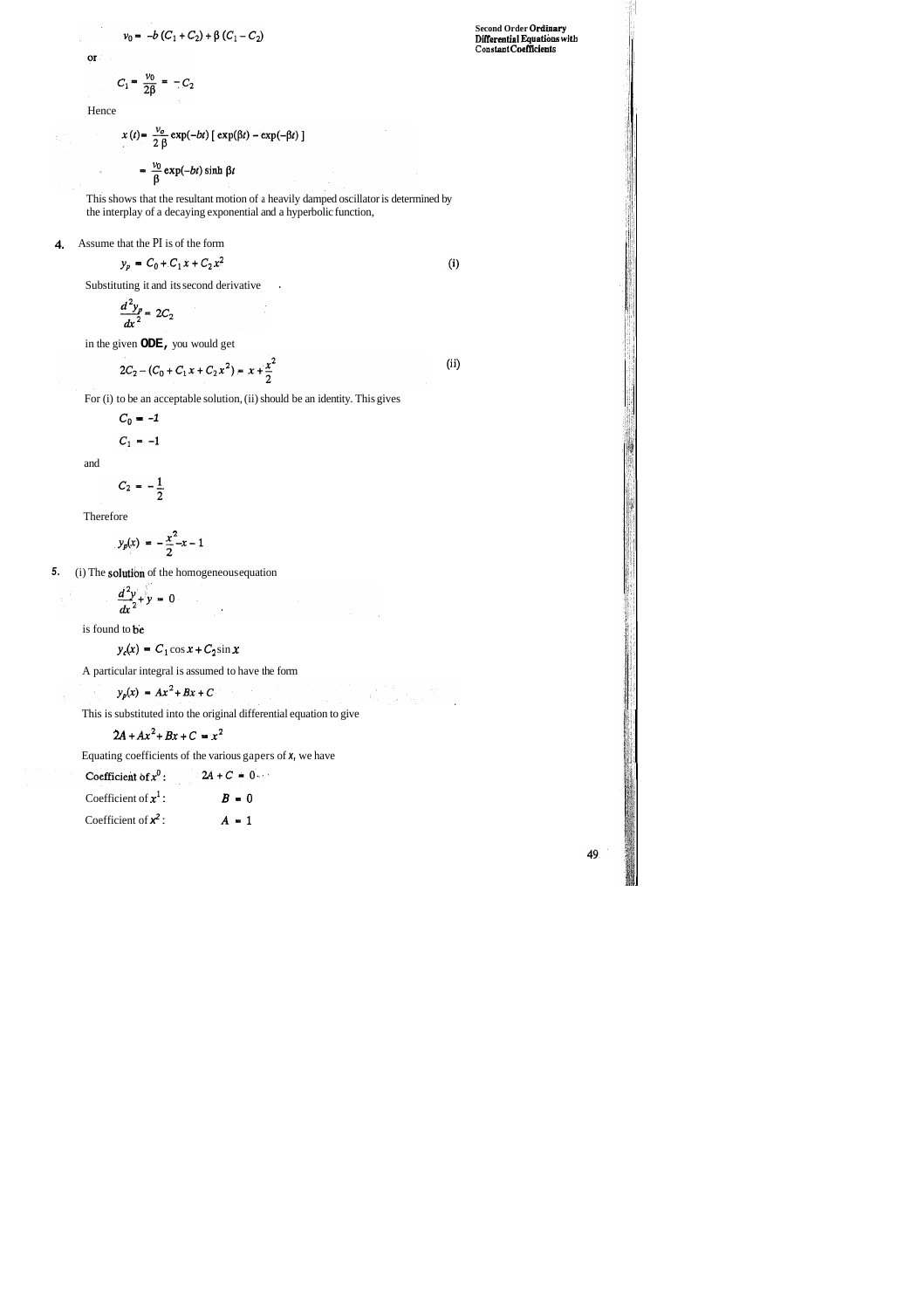**Mathematical Methods in** These **equations** are solved simultaneously **to** give the particular solution **Physics - II** 

$$
y_p(x) = x^2 - 2
$$

Finally, the general solution is

$$
y(x) = y_c(x) + y_p(x)
$$

$$
x^2 = C_1 \cos x + C_2 \sin x + x^2 - 2
$$

(ii) The solution of the corresponding homogeneous equation y"  $+ 4y = 0$  which has roots  $\pm 2i$ , is

To find a particular solution of the given equation, we assume that the general form of  $y_p$  is

$$
y_c = C_1 \sin 2x + C_2 \cos 2x
$$

$$
y_p = A \sin x + B \cos x
$$

This is the correct expression since **neither** of these functions is in  $y_c$ . Substituting  $y_p$ and  $y_p''$  into the given differential equation, we obtain

 $(-A \sin x - B \cos x) + 4 (A \sin x + B \cos x) = 3 \cos x$ 

'Expanding and collecting like terms yields

$$
34 = 0
$$
, and  $3B = 3$ 

which has the **solution**  $A = 0$  and  $B = 1$ . Hence,  $y_p = \cos x$  and the **general solution** is

$$
y = C_1 \sin 2x + C_2 \cos 2x + \cos x
$$

(iii) Assume the particular solution to have the form

where dot over  $x$  denotes derivative with respect to time. As such, you have learnt to solve it in your **PHE-02** course. But we repeat the solution for the sake of completeness. The corresponding homogeneous equation is

which is the same as the equation describing damped vibration without a forcing function. Its **solution** depends upon the sign of  $\gamma^2$  – 4mk. Thus

$$
y_p(x) = Ae^x + Bx^2 + Cx + D
$$

Substitute this into the given differential equation, The result is

$$
Ae^{x} + 2B + Ae^{x} + 2Bx + C + 2Ae^{x} + 2Bx^{2} + 2Cx + 2D = 4e^{x} + 2x^{2}
$$

Equating the various coefficients, you would obtain  
Coefficient of 
$$
e^x
$$
:  $A + A + 2A = 4$ 

Coefficient of  $x^0$ :  $2B + C + 2D = 0$ 

Coefficient of  $x^1$ :  $2B + 2C = 0$ 

Coefficient of  $x^2$ : 28 = 2

From the above equations, we find that  $A = 1$ ,  $B = 1$ ,  $C = -1$  and  $D = -1/\lambda$ . Thus,

 $y_p(x) = e^x + x^2 - x - 1/x$ 

Terminal Questions

1. The given differential equation is

 $m\ddot{x} + \gamma \dot{x} + kx = F_0 \cos \omega t$  (i)

$$
m\ddot{x} + \gamma \dot{x} + kx = 0
$$

If 
$$
\gamma^2 - 4mk > 0
$$

$$
x_c(t) = C_1 e^{-(\alpha - \beta)t} + C_2 e^{-(\alpha + \beta)t}
$$

50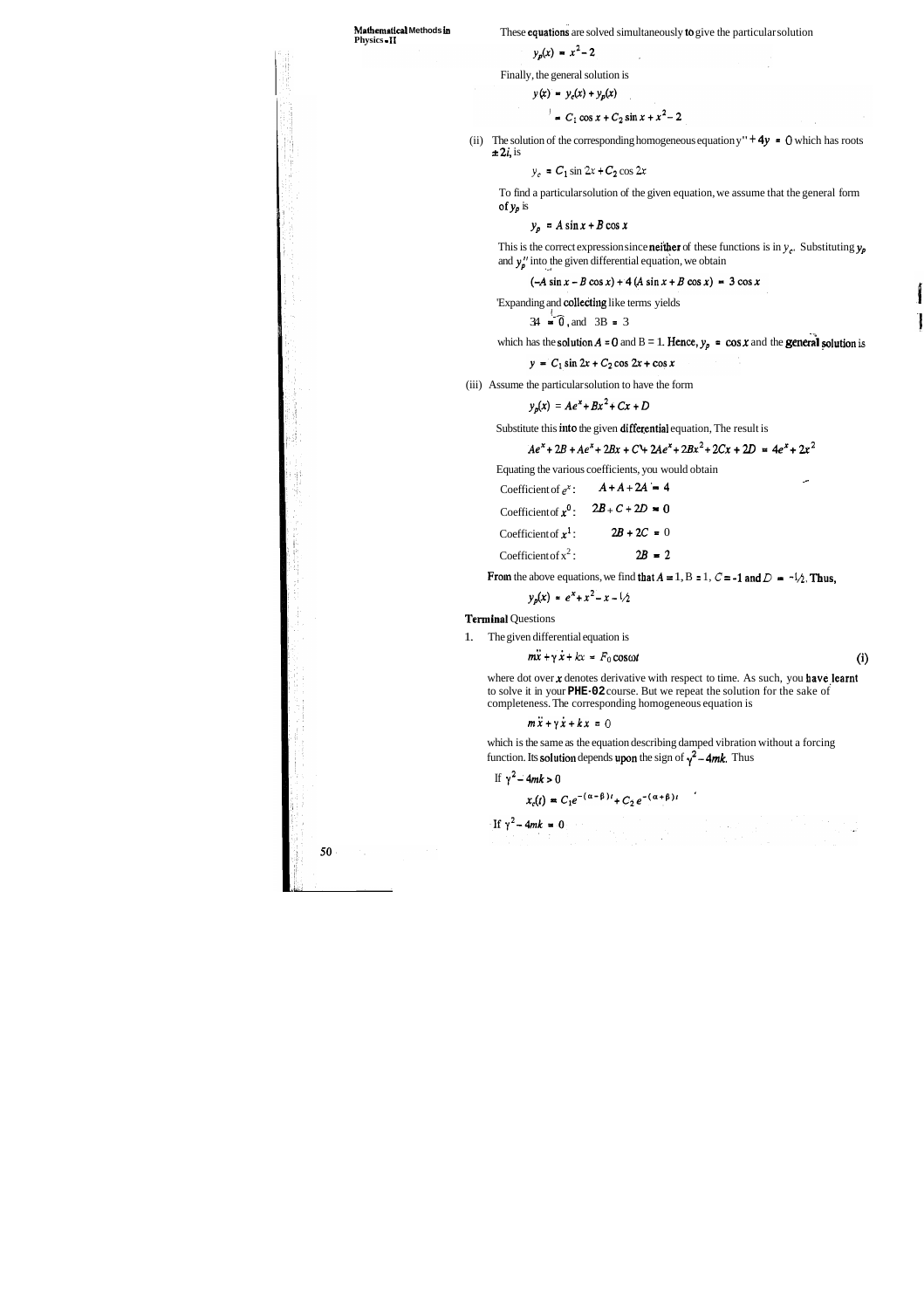$$
x_c(t) = e^{-\alpha t} (C_1 t + C_2)
$$

 $1f y^2 - 4mk < 0$ 

$$
x_c(t) = e^{-\alpha t} (C_1 \cos \psi t + C_2 \sin \omega' t)
$$

$$
= Ce^{-\alpha t} \cos{(\omega' t - \delta)}
$$

where 
$$
a = \gamma/2m
$$
,  $\beta = \frac{1}{2m}\sqrt{\gamma^2 - 4mk}$ ,  $\omega' = \frac{1}{2m}\sqrt{4mk - \gamma^2}$ ,  $C = \sqrt{C_1^2 + C_2^2}$ 

, and tan  $6 = C_2/C_1$ .

Since no constant multiple of the driving function  $F_0$  cos  $\omega t$  is a term of  $x_c$  (t), the particular solution is of the form

$$
x_p(t) = A \cos \omega t + B \sin \omega t
$$

Equating the coefficients of the sine and cosine terms on both sides of this equality, we get

Differentiating twice with respect to time, we get

$$
\dot{x}_p(t) = -\omega A \sin \omega t + \omega B \cos \omega t
$$

$$
\ddot{x}_p(t) = -\omega^2 A \cos \omega t - \omega^2 B \sin \omega t
$$

Substituting these in (i) and collecting the coefficient of sine and cosine terms, we have

$$
[(k-m\omega^{2})A + \omega\gamma B] \cos \omega t + [-\omega\gamma A + (k-m\omega^{2})B] \sin \omega t = F_{0} \cos \omega t
$$

$$
-\omega \gamma A + (k - m\omega^2)B = 0
$$

and  $(k-m\omega^2)A+\omega\gamma B = F_0$ 

Solving these for  $A$  and  $B$ , you will get

$$
A = \frac{F_0 (k - m\omega^2)}{(k - m\omega^2)^2 + \omega^2 \gamma^2} \text{ and } B = \frac{\gamma \omega F_0}{(k - m\omega^2)^2 + \omega^2 \gamma^2}
$$

Recalling that  $\sqrt{k/m} = \omega_0$ , we can write A and B as

$$
A = \frac{F_0 m (\omega_o^2 - \omega^2)}{m^2 (\omega_0^2 - \omega^2)^2 + \omega^2 \gamma^2}
$$
 and  $B = \frac{\gamma \omega F_0}{m^2 (\omega_0^2 - \omega^2)^2 + \omega^2 \gamma^2}$ 

We choose to write  $x_p(t)$  in the form

51

$$
x_p(t) = C \cos{(\omega t - 6)}
$$

where 
$$
C = F_0 / \sqrt{m^2 (\omega_0^2 - w^2)^2 + \omega^2 \gamma^2}
$$
 and  $\tan 6 = \omega \gamma / m (\omega_0^2 - \omega^2)$ .

For large values oft, the motion is essentially described by  $x_p(t)$ . For this reason,  $x_p(t)$  is called the **steady-state solution.** 

2.(i) Since two linearly independent solutions of the corresponding homogeneous equation are  $\cos x$  and  $\sin x$ , the general solution of the given equation is

$$
y = C_1 \cos x + C_2 \sin x + y_p
$$

where  $y_p = u \cos x + v \sin x$  and  $u'$  and  $v'$  are, respectively given by

$$
\frac{du}{dx} = \begin{bmatrix} 0 & \sin x \\ \sec x & \cos x \\ \cos x & \sin x \\ -\sin x & \cos x \end{bmatrix} \text{ and } \frac{dv}{dx} = \begin{bmatrix} \cos x & 0 \\ -\sin x & \sec x \\ \cos x & \sin x \\ -\sin x & \cos x \end{bmatrix}
$$

Therefore,  $\frac{d\mu}{dx} = -\tan x$  and  $\frac{d\mu}{dx} = 1$ , from which it readily follows that  $u = \ln |\cos x|$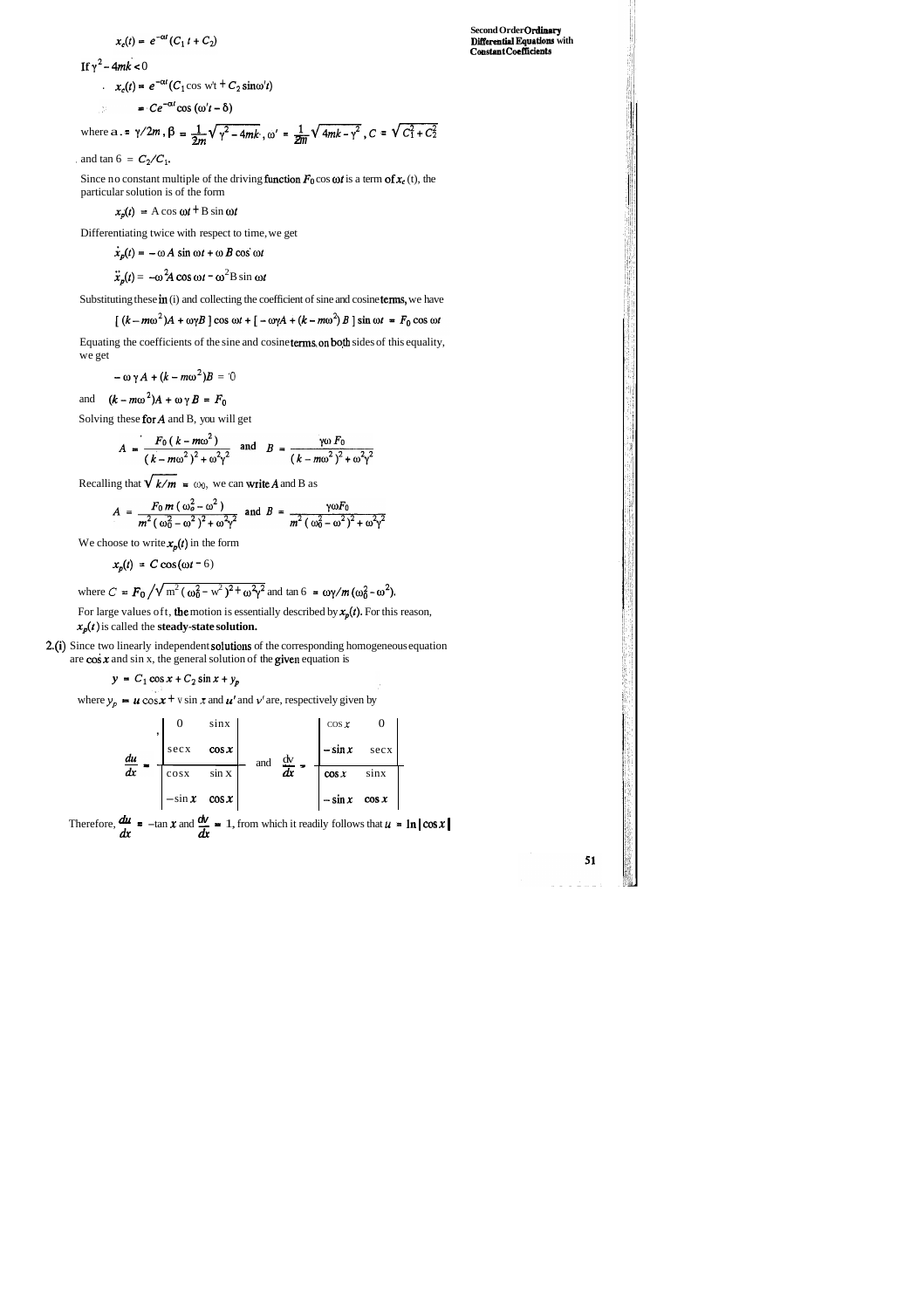**Mathematical Methods in** and  $v = x$ . The general solution is, therefore, **Physics - 11** 

 $y = C_1 \cos x + C_2 \sin x + \ln |\cos x| \cos x + x \sin x$ 

Note that the method of undetermined coefficients could not be used to obtain  $y_p$ because secx is not a solution of the homogeneous linear differential equation.

(ii) The corresponding homogeneous equation  $y'' - y = 0$  has the general solution *y* =  $C_1 e^x + C_2 e^{-x}$ . Because of the nature of the driving function,  $y_p$  could not be found by the methad of undetermined coefficients. In the method of variation of parameters, we put  $y_1 = e^x$  and  $y_2 = e^{-x}$  in the expressions for **u' and v'** to obtain

$$
u' = \frac{\begin{vmatrix} 0 & e^{-x} \\ xe^{x} & -e^{-x} \end{vmatrix}}{\begin{vmatrix} e^{x} & e^{-x} \\ e^{x} & -e^{-x} \end{vmatrix}} \text{ and } v' = \frac{\begin{vmatrix} e^{x} & 0 \\ e^{x} & xe^{x} \end{vmatrix}}{\begin{vmatrix} e^{x} & e^{-x} \\ e^{x} & -e^{-x} \end{vmatrix}}
$$

Therefore,  $u' = x/2$  and  $v' = \frac{x \cos \beta + y \sin \beta}{2}$  from which it readily follows that  $u = x^2/4$  and  $v = -(xe^{2x}/4) + (e^{2x}/8)$ . The general solution is then

$$
y = C_1 e^x + C_2 e^{-x} + \frac{1}{4} x^2 e^x - \frac{x}{4} e^x + \frac{1}{8} e^x
$$

Finally, we note that  $C_1e^x$  and  $\frac{1}{8}e^x$  can be combined as  $(C_1 + \frac{1}{8})e^x = Ce^x$  and the general solution may be written as

 $\label{eq:1} \frac{1}{\sqrt{2\pi\epsilon}}\int_{\mathbb{R}^2}\frac{1}{\sqrt{2\pi\epsilon}}\,d\mu_{\rm{max}}\,d\mu_{\rm{max}}\,d\mu_{\rm{max}}\,d\mu_{\rm{max}}\,d\mu_{\rm{max}}\,d\mu_{\rm{max}}\,d\mu_{\rm{max}}\,d\mu_{\rm{max}}\,d\mu_{\rm{max}}\,d\mu_{\rm{max}}\,d\mu_{\rm{max}}\,d\mu_{\rm{max}}\,d\mu_{\rm{max}}\,d\mu_{\rm{max}}\,d\mu_{\rm{max}}\,d\mu_{\rm{$ 

 $y = C_1 e^x + C_2 e^{-x} - \frac{1}{4} x e^x + \frac{1}{4} x^2 e^x$